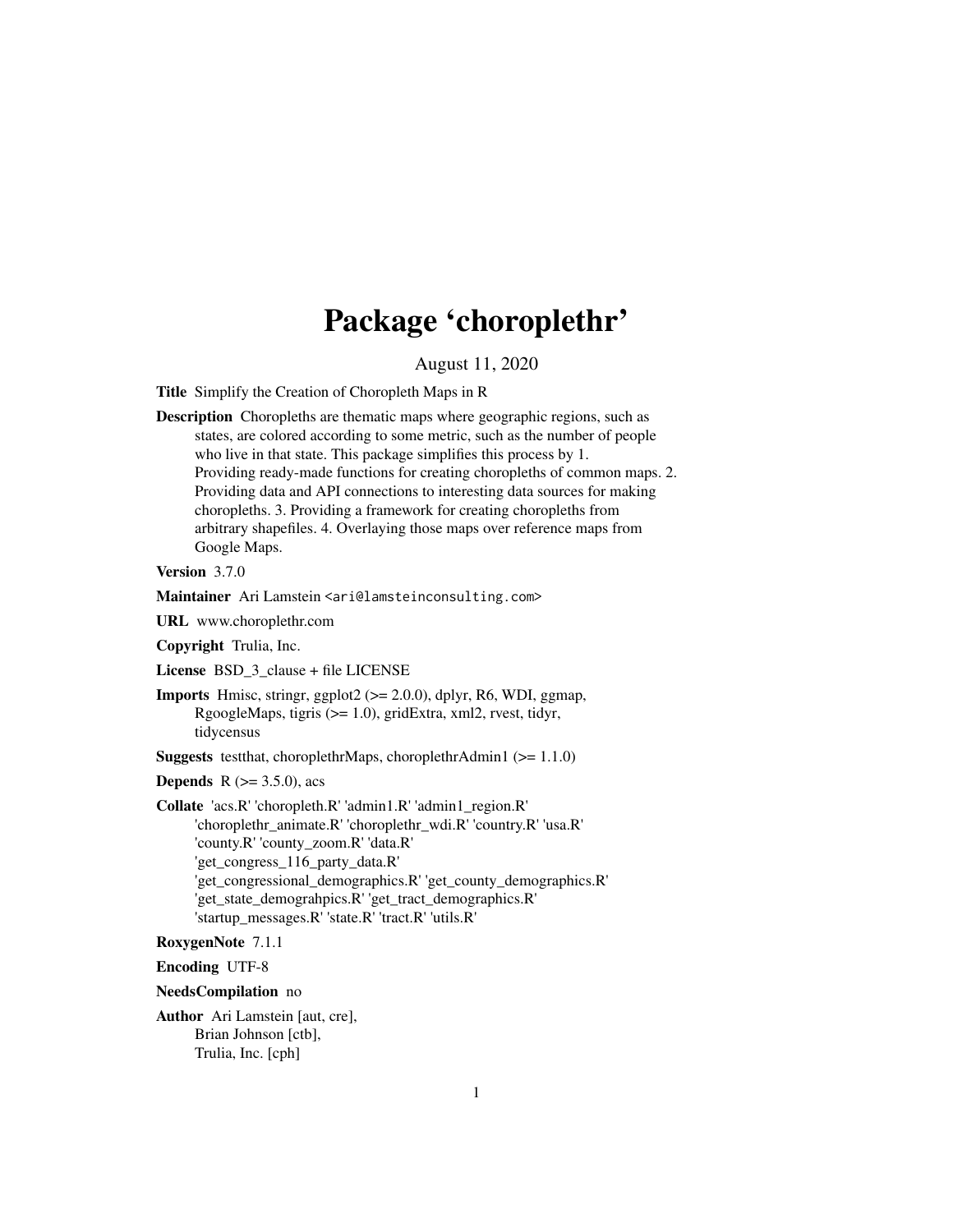Repository CRAN

Date/Publication 2020-08-11 05:30:02 UTC

# R topics documented:

| 3                                                                                                                       |
|-------------------------------------------------------------------------------------------------------------------------|
| $\overline{4}$                                                                                                          |
| $\overline{4}$                                                                                                          |
| 6                                                                                                                       |
| $\overline{7}$                                                                                                          |
| 8                                                                                                                       |
| 11                                                                                                                      |
| 12                                                                                                                      |
| $congress116. regions \ldots \ldots \ldots \ldots \ldots \ldots \ldots \ldots \ldots \ldots \ldots \ldots \ldots$<br>13 |
|                                                                                                                         |
| 14                                                                                                                      |
| 14                                                                                                                      |
| -15                                                                                                                     |
| 16                                                                                                                      |
| 17                                                                                                                      |
| 18                                                                                                                      |
| <b>20</b>                                                                                                               |
|                                                                                                                         |
| 21                                                                                                                      |
|                                                                                                                         |
|                                                                                                                         |
| 22                                                                                                                      |
|                                                                                                                         |
| 23                                                                                                                      |
| 23                                                                                                                      |
| 24                                                                                                                      |
|                                                                                                                         |
|                                                                                                                         |
| 25                                                                                                                      |
|                                                                                                                         |
| 26                                                                                                                      |
|                                                                                                                         |
| 27                                                                                                                      |
| 28                                                                                                                      |
|                                                                                                                         |
|                                                                                                                         |
| -31                                                                                                                     |
|                                                                                                                         |
|                                                                                                                         |
|                                                                                                                         |
|                                                                                                                         |
| 35                                                                                                                      |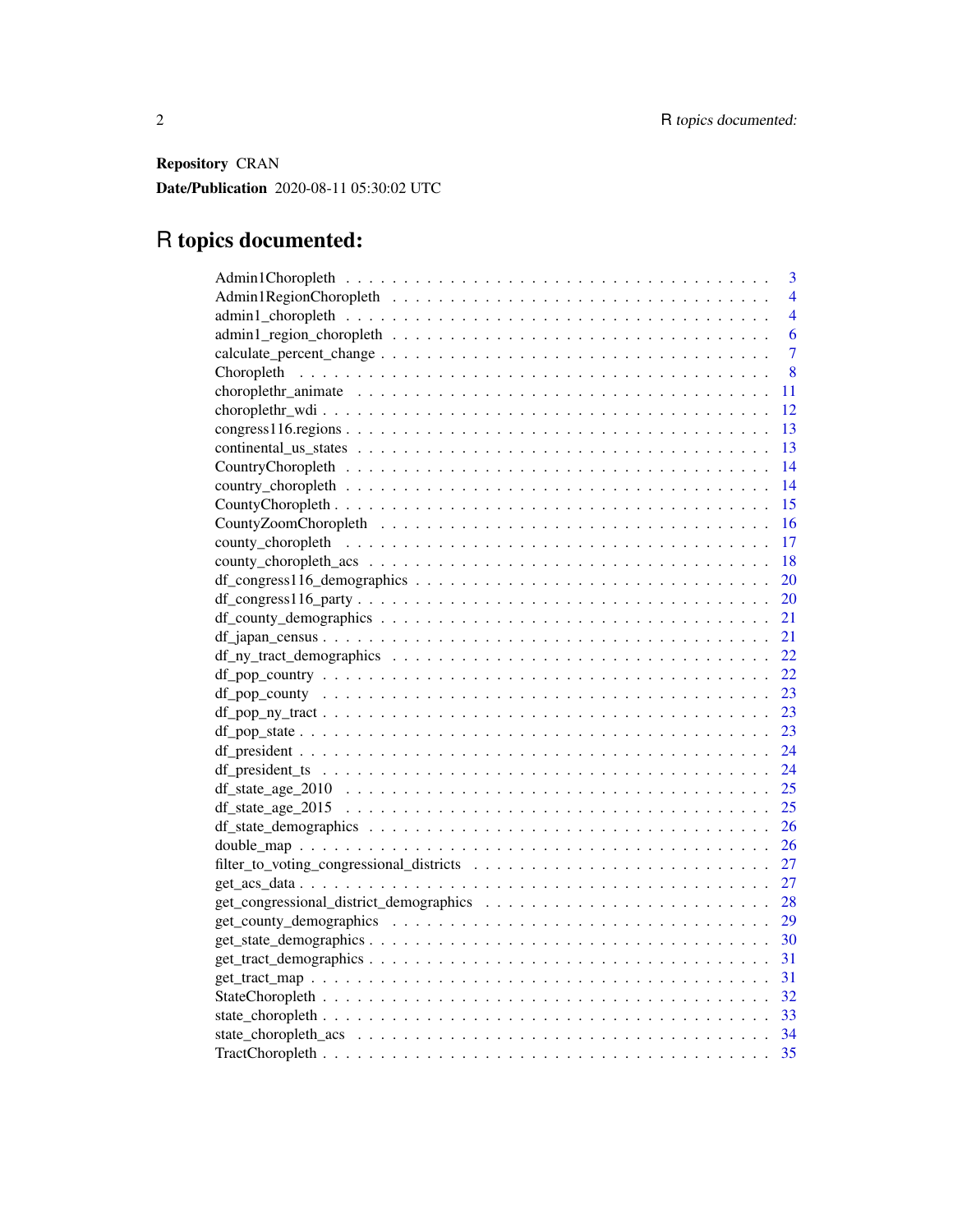<span id="page-2-0"></span>

Admin1Choropleth *An R6 object for creating Administration Level 1 choropleths.*

# Description

An R6 object for creating Administration Level 1 choropleths.

An R6 object for creating Administration Level 1 choropleths.

# Super class

[choroplethr::Choropleth](#page-0-0) -> Admin1Choropleth

#### Methods

#### Public methods:

- [Admin1Choropleth\\$new\(\)](#page-2-1)
- [Admin1Choropleth\\$clone\(\)](#page-2-2)

#### <span id="page-2-1"></span>Method new():

*Usage:* Admin1Choropleth\$new(country.name, user.df)

<span id="page-2-2"></span>Method clone(): The objects of this class are cloneable with this method.

*Usage:* Admin1Choropleth\$clone(deep = FALSE)

*Arguments:*

deep Whether to make a deep clone.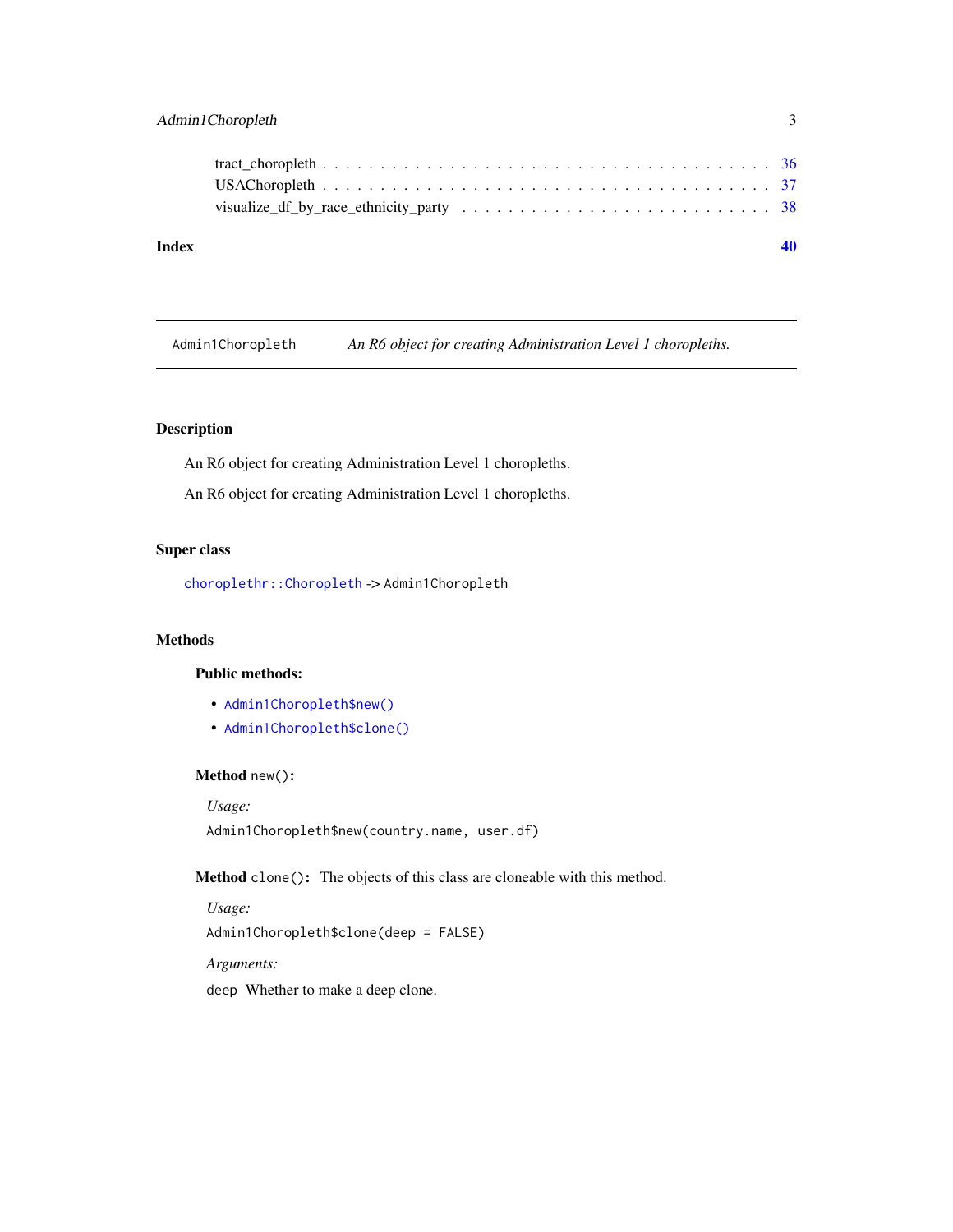```
Admin1RegionChoropleth
```
*An R6 object for creating Administration Level 1 choropleths based on regions.*

#### Description

Compare with the Admin1Choropleth object, which creates Admin 1 choropleths based on Countries. This function is useful if you want a map that spans multiple countries - Especially if it only needs to include a portion of a country.

# Super class

```
choroplethr::Choropleth -> Admin1RegionChoropleth
```
#### Methods

Public methods:

- [Admin1RegionChoropleth\\$new\(\)](#page-2-1)
- [Admin1RegionChoropleth\\$clone\(\)](#page-2-2)

#### Method new():

*Usage:* Admin1RegionChoropleth\$new(user.df)

Method clone(): The objects of this class are cloneable with this method.

*Usage:*

Admin1RegionChoropleth\$clone(deep = FALSE)

*Arguments:*

deep Whether to make a deep clone.

admin1\_choropleth *Create an admin1-level choropleth for a specified country*

# Description

The map used comes from ?admin1.map in the choroplethrAdmin1 package. See ?get\_admin\_countries and ?get\_admin\_regions in the choroplethrAdmin1 package for help with the spelling of regions.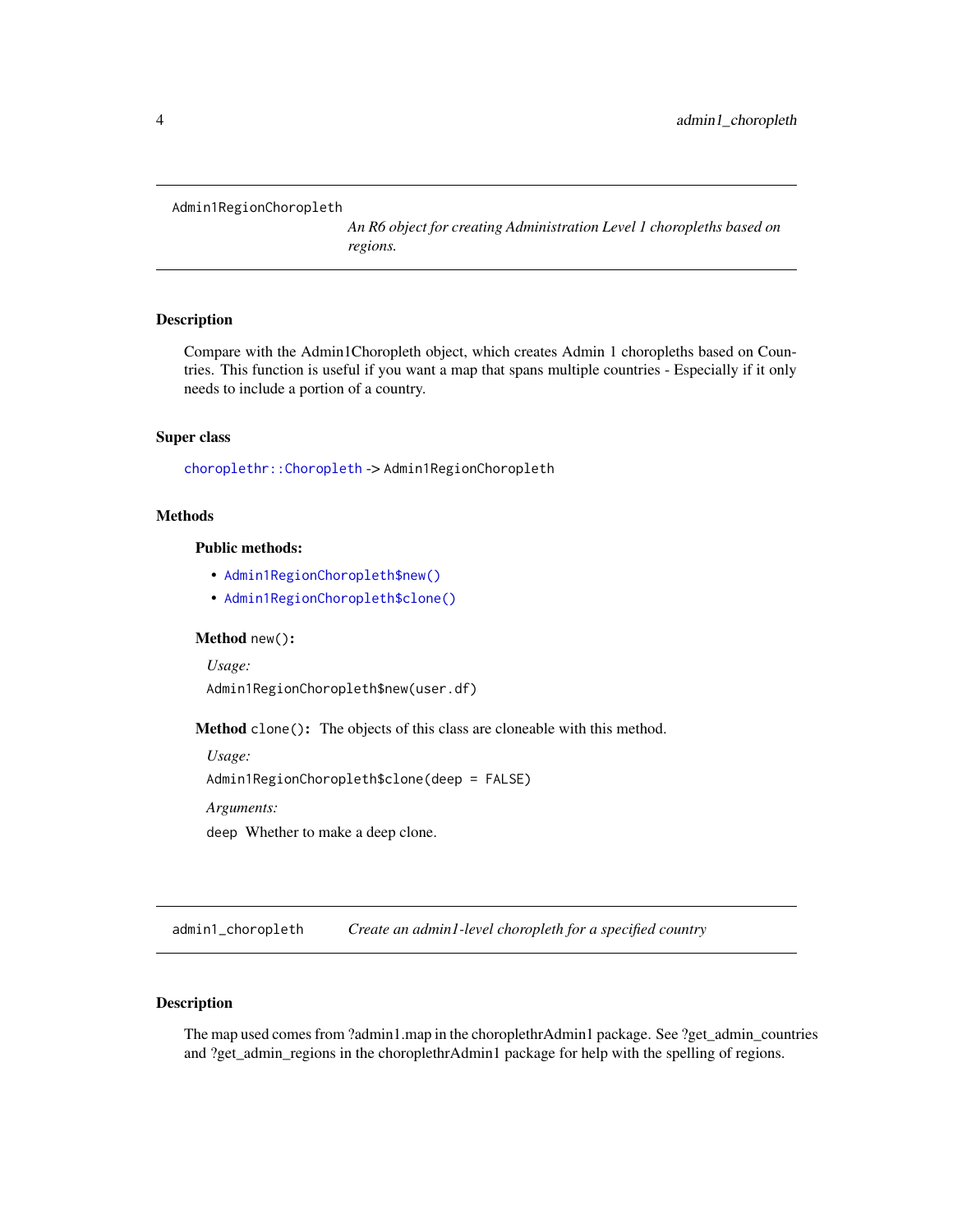admin1\_choropleth 5

# Usage

```
admin1_choropleth(
  country.name,
  df,
  title = ",
  legend = ",
 num_colors = 7,
 zoom = NULL,
 reference_map = FALSE
)
```
# Arguments

| country.name  | The name of the country. Must exactly match how the country is named in the<br>"country" column of ?admin1.regions in the choroplethrAdmin1 package.                                                                              |
|---------------|-----------------------------------------------------------------------------------------------------------------------------------------------------------------------------------------------------------------------------------|
| df            | A data frame with a column named "region" and a column named "value". Ele-<br>ments in the "region" column must exactly match how regions are named in the<br>"region" column in ?admin1.regions in the choroplethrAdmin1 package |
| title         | An optional title for the map.                                                                                                                                                                                                    |
| legend        | An optional name for the legend.                                                                                                                                                                                                  |
| num_colors    | The number of colors on the map. A value of 1 will use a continuous scale. A<br>value in $[2, 9]$ will use that many colors.                                                                                                      |
| zoom          | An optional vector of regions to zoom in on. Elements of this vector must ex-<br>actly match the names of regions as they appear in the "region" column of ?ad-<br>min1.regions.                                                  |
| reference_map | If true, render the choropleth over a reference map from Google Maps.                                                                                                                                                             |

# Examples

## Not run:

library(choroplethrAdmin1)

```
data(df_japan_census)
head(df_japan_census)
# set the value we want to map to be the 2010 population estimates
df_japan_census$value=df_japan_census$pop_2010
```

```
# default map of all of japan
admin1_choropleth("japan",
                  df_japan_census,
                   "2010 Japan Population Estimates",
                   "Population")
# zoom in on the Kansai region and use a continuous scale
kansai = c("mie", "nara", "wakayama", "kyoto", "osaka", "hyogo", "shiga")
admin1_choropleth("japan",
                  df_japan_census,
```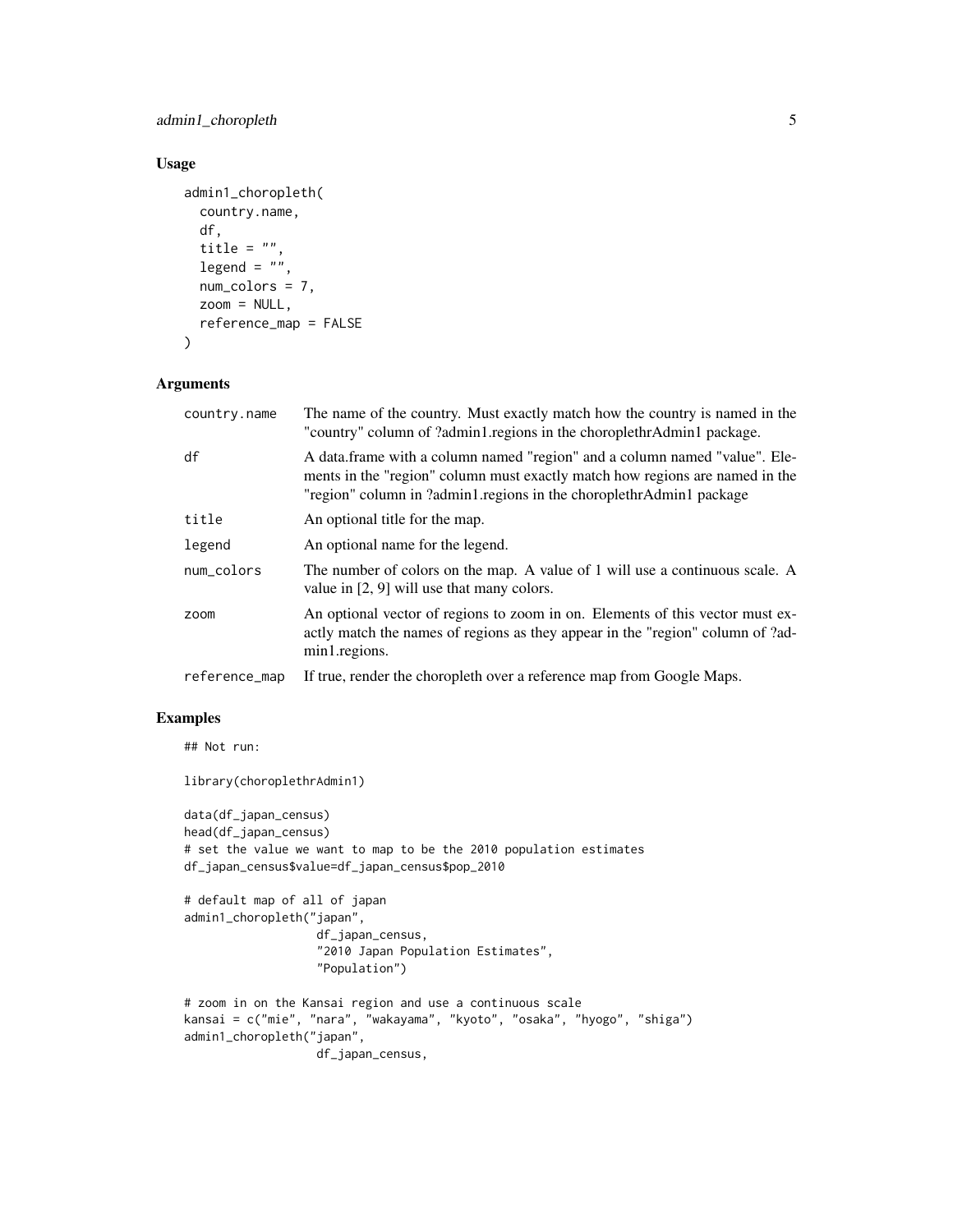```
"2010 Japan Population Estimates",
                   "Population",
                   1,
                   kansai)
admin1_choropleth("japan",
                   df_japan_census,
                   "2010 Japan Population Estimates",
                   "Population",
                   1,
                   kansai,
                   reference_map = TRUE)
```
## End(Not run)

```
admin1_region_choropleth
```
*Create a map of Administrative Level 1 regions*

# Description

Unlike ?admin1\_choropleth, the regions here can span multiple countries.

# Usage

```
admin1_region_choropleth(
 df,
 title = ",
 legend = ",
 num_colors = 7,
 zoom = NULL,
 reference_map = FALSE
)
```
# Arguments

| df            | A data.frame with a column named "region" and a column named "value". Ele-<br>ments in the "region" column must exactly match how regions are named in the<br>"region" column in ?admin1.regions in the choroplethrAdmin1 package |
|---------------|-----------------------------------------------------------------------------------------------------------------------------------------------------------------------------------------------------------------------------------|
| title         | An optional title for the map.                                                                                                                                                                                                    |
| legend        | An optional name for the legend.                                                                                                                                                                                                  |
| num_colors    | The number of colors on the map. A value of 1 will use a continuous scale. A<br>value in $[2, 9]$ will use that many colors.                                                                                                      |
| zoom          | An optional vector of regions to zoom in on. Elements of this vector must ex-<br>actly match the names of regions as they appear in the "region" column of ?ad-<br>min1.regions.                                                  |
| reference_map | If true, render the choropleth over a reference map from Google Maps.                                                                                                                                                             |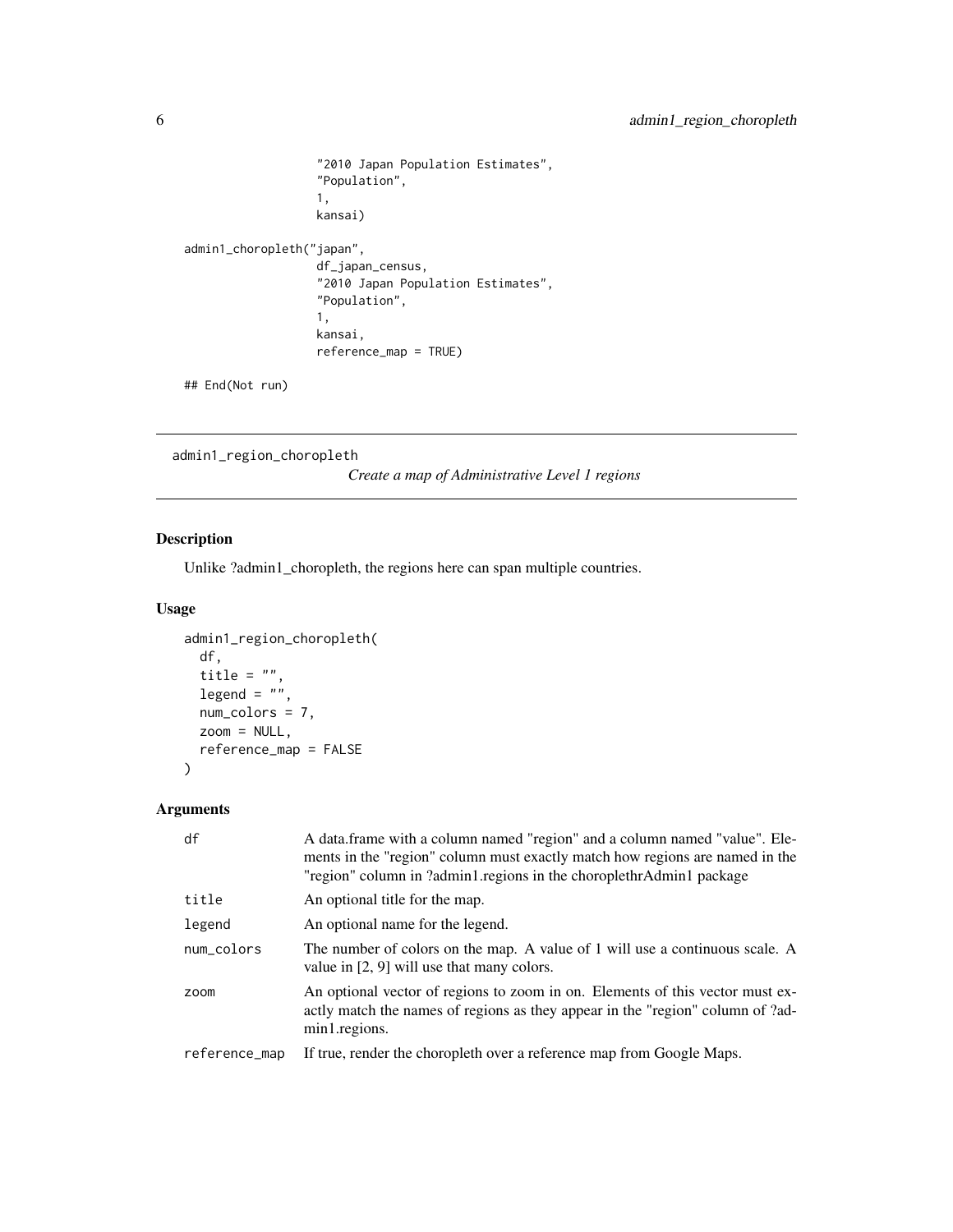# <span id="page-6-0"></span>Details

The map used comes from ?admin1.map in the choroplethrAdmin1 package. See ?get\_admin\_countries and ?get\_admin\_regions in the choroplethrAdmin1 package for help with the spelling of regions.

#### Examples

```
## Not run:
library(choroplethrAdmin1)
# map of continental us + southern canada
data("continental_us_states")
lower_canada = c("british columbia", "alberta", "saskatchewan", "manitoba", "ontario", "quebec")
regions = c(lower_canada, continental_us_states)
df = data.frame(region=regions, value=sample(1:length(regions)))
admin1_region_choropleth(df)
## End(Not run)
```
calculate\_percent\_change

*Calculate the percentage change between two choroplethr dataframes.*

#### Description

Merges df1 and df2 on column named "region", and computes percentage change from df1\$value to df2\$value. Result is in the new "value" column, and rounded to two digits.

#### Usage

```
calculate_percent_change(df1, df2)
```
# **Arguments**

| df1 | A dataframe with columns named "region" and "value"  |
|-----|------------------------------------------------------|
| df2 | A data frame with columns named "region" and "value" |

#### Examples

```
## Not run:
# load median age estimates from 2010 and 2015
data(df_state_age_2010)
data(df_state_age_2015)
```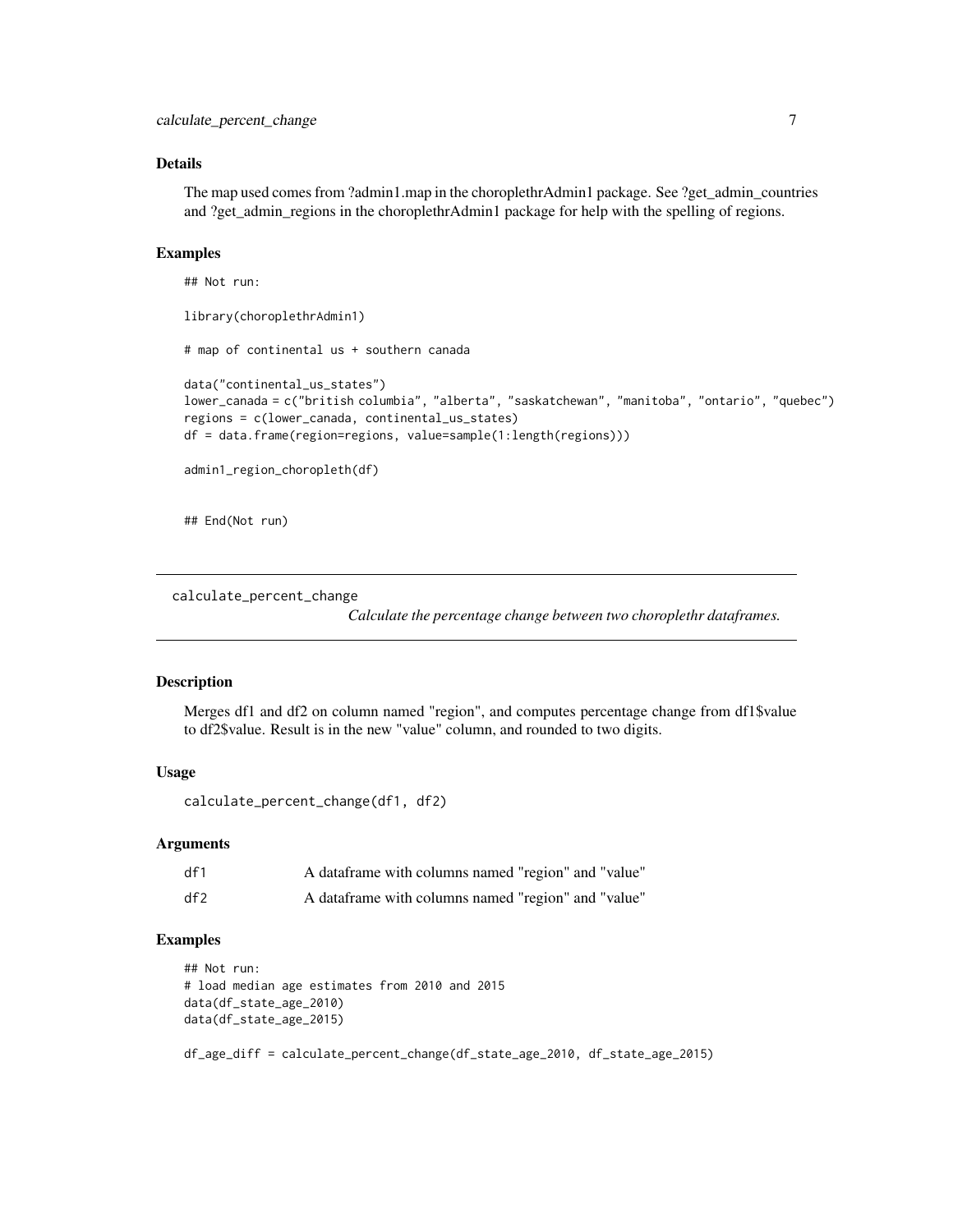```
state_choropleth(df_age_diff,
   title = "Percent Change in Median Age, 2010-2015",
   legend = "Percent Change",
   num_colors = 0)
```

```
## End(Not run)
```
Choropleth *The base Choropleth object.*

#### Description

The base Choropleth object.

The base Choropleth object.

#### Methods

# Public methods:

- [Choropleth\\$new\(\)](#page-2-1)
- [Choropleth\\$render\(\)](#page-8-0)
- [Choropleth\\$get\\_min\\_long\(\)](#page-8-1)
- [Choropleth\\$get\\_max\\_long\(\)](#page-8-2)
- [Choropleth\\$get\\_min\\_lat\(\)](#page-8-3)
- [Choropleth\\$get\\_max\\_lat\(\)](#page-8-4)
- [Choropleth\\$get\\_bounding\\_box\(\)](#page-8-5)
- [Choropleth\\$get\\_x\\_scale\(\)](#page-8-6)
- [Choropleth\\$get\\_y\\_scale\(\)](#page-8-7)
- [Choropleth\\$get\\_reference\\_map\(\)](#page-8-8)
- [Choropleth\\$get\\_choropleth\\_as\\_polygon\(\)](#page-8-9)
- [Choropleth\\$render\\_with\\_reference\\_map\(\)](#page-8-10)
- [Choropleth\\$clip\(\)](#page-8-11)
- [Choropleth\\$discretize\(\)](#page-9-0)
- [Choropleth\\$bind\(\)](#page-9-1)
- [Choropleth\\$prepare\\_map\(\)](#page-9-2)
- [Choropleth\\$get\\_scale\(\)](#page-9-3)
- [Choropleth\\$theme\\_clean\(\)](#page-9-4)
- [Choropleth\\$theme\\_inset\(\)](#page-9-5)
- [Choropleth\\$format\\_levels\(\)](#page-9-6)
- [Choropleth\\$set\\_zoom\(\)](#page-9-7)
- [Choropleth\\$get\\_zoom\(\)](#page-9-8)
- [Choropleth\\$set\\_num\\_colors\(\)](#page-9-9)
- [Choropleth\\$clone\(\)](#page-2-2)

# Method new():

<span id="page-7-0"></span>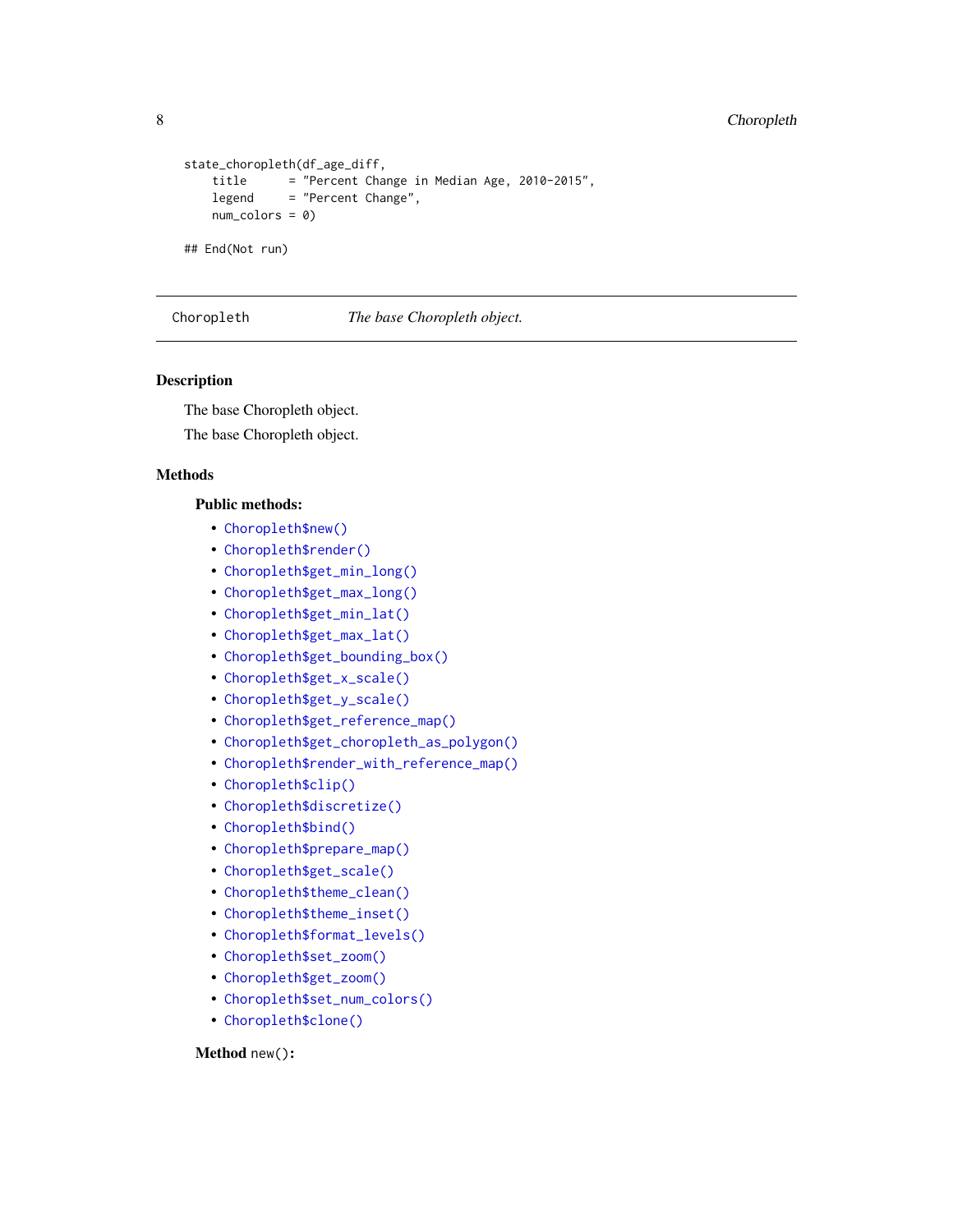# Choropleth 9

<span id="page-8-11"></span><span id="page-8-10"></span><span id="page-8-9"></span><span id="page-8-8"></span><span id="page-8-7"></span><span id="page-8-6"></span><span id="page-8-5"></span><span id="page-8-4"></span><span id="page-8-3"></span><span id="page-8-2"></span><span id="page-8-1"></span><span id="page-8-0"></span>*Usage:* Choropleth\$new(map.df, user.df) Method render(): *Usage:* Choropleth\$render() Method get\_min\_long(): *Usage:* Choropleth\$get\_min\_long() Method get\_max\_long(): *Usage:* Choropleth\$get\_max\_long() Method get\_min\_lat(): *Usage:* Choropleth\$get\_min\_lat() Method get\_max\_lat(): *Usage:* Choropleth\$get\_max\_lat() Method get\_bounding\_box(): *Usage:* Choropleth\$get\_bounding\_box(long\_margin\_percent, lat\_margin\_percent) Method get\_x\_scale(): *Usage:* Choropleth\$get\_x\_scale() Method get\_y\_scale(): *Usage:* Choropleth\$get\_y\_scale() Method get\_reference\_map(): *Usage:* Choropleth\$get\_reference\_map() Method get\_choropleth\_as\_polygon(): *Usage:* Choropleth\$get\_choropleth\_as\_polygon(alpha) Method render\_with\_reference\_map(): *Usage:* Choropleth\$render\_with\_reference\_map(alpha = 0.5)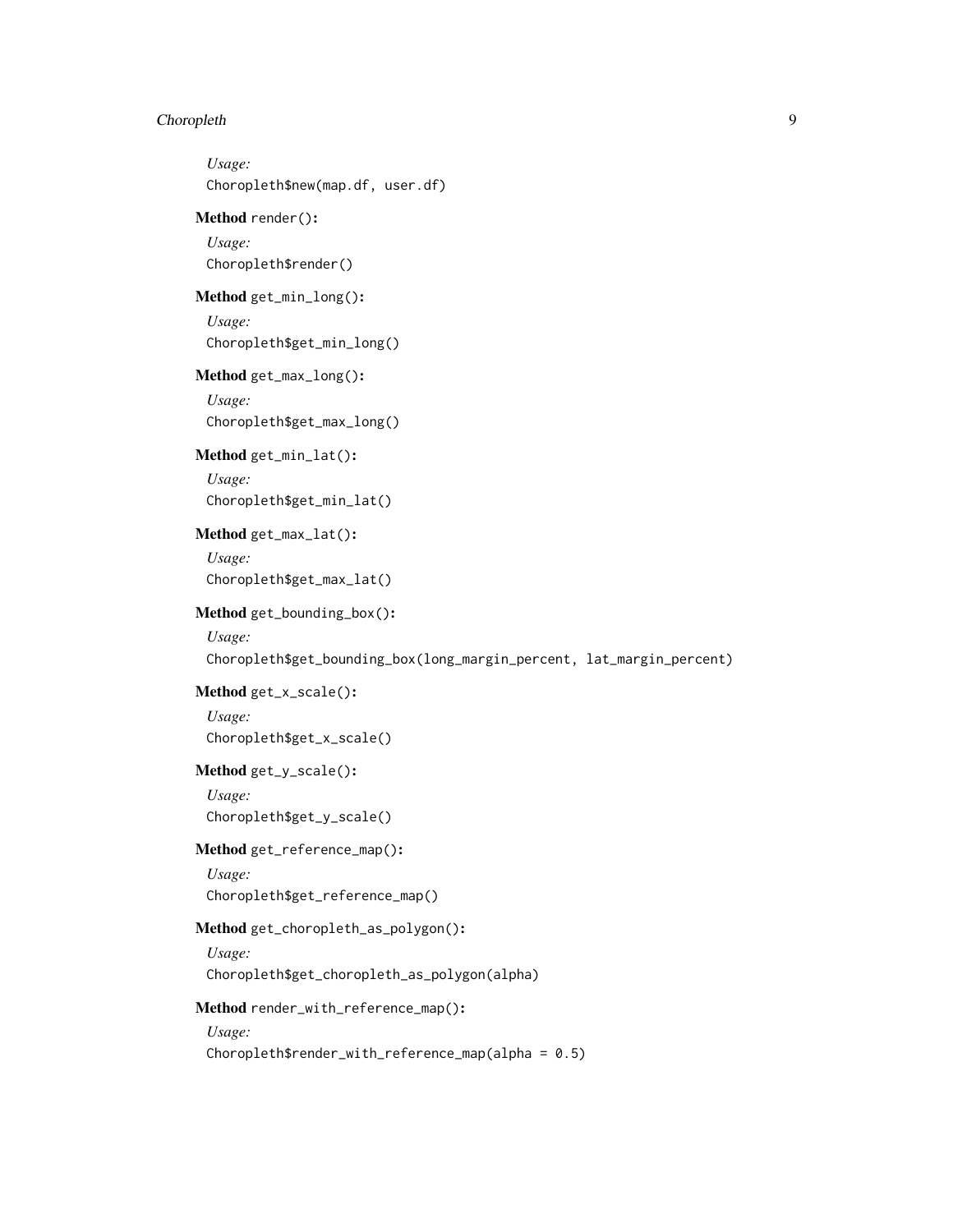```
Method clip():
 Usage:
 Choropleth$clip()
Method discretize():
 Usage:
 Choropleth$discretize()
Method bind():
 Usage:
 Choropleth$bind()
Method prepare_map():
 Usage:
 Choropleth$prepare_map()
Method get_scale():
 Usage:
 Choropleth$get_scale()
Method theme_clean():
 Usage:
 Choropleth$theme_clean()
Method theme_inset():
 Usage:
 Choropleth$theme_inset()
Method format_levels():
 Usage:
 Choropleth$format_levels(x, nsep = " to ")
Method set_zoom():
 Usage:
 Choropleth$set_zoom(zoom)
Method get_zoom():
 Usage:
 Choropleth$get_zoom()
Method set_num_colors():
 Usage:
 Choropleth$set_num_colors(num_colors)
Method clone(): The objects of this class are cloneable with this method.
 Usage:
 Choropleth$clone(deep = FALSE)
 Arguments:
```
<span id="page-9-9"></span><span id="page-9-8"></span><span id="page-9-7"></span><span id="page-9-6"></span>deep Whether to make a deep clone.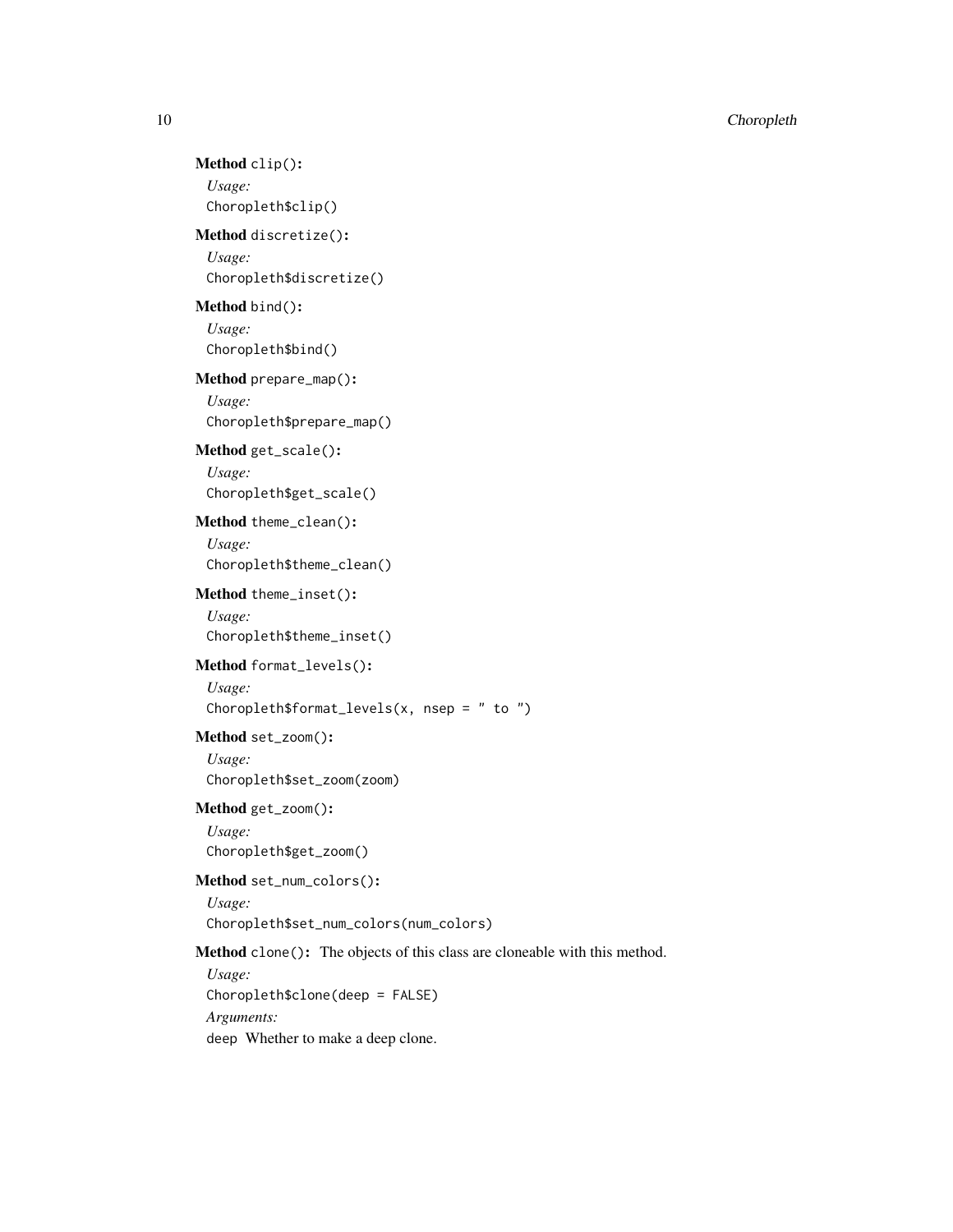#### <span id="page-10-0"></span>Description

Given a list of choropleths, represented as ggplot2 objects

- 1. Save the individual images to the working directory with the naming convention "choropleth\_1.png", "choropleth\_2.png", etc.
- 2. Write a file called "animated\_choropleth.html" which contains a viewer which animates them.

#### Usage

choroplethr\_animate(choropleths)

#### Arguments

choropleths A list of choropleths represented as ggplot2 objects.

# Value

Nothing. However, a variable number of files are written to the current working directory.

#### Author(s)

Ari Lamstein (R code) and Brian Johnson (JavaScript, HTML and CSS code)

#### Examples

```
## Not run:
data(df_president_ts)
?df_president_ts # time series of all US presidential elections 1789-2012
# create a list of choropleths of presidential election results for each year
choropleths = list()
for (i in 2:(ncol(df_president_ts))) {
 df = df_{\text{president}\_ts[, c(1, i)]colnames(df) = c("region", "value")
 title = paste0("Presidential Election Results: ", colnames(df_president_ts)[i])
 choropleths[[i-1]] = state_choropleth(df, title=title)
}
# set working directory and animate
setwd("~/Desktop")
choroplethr_animate(choropleths)
## End(Not run)
```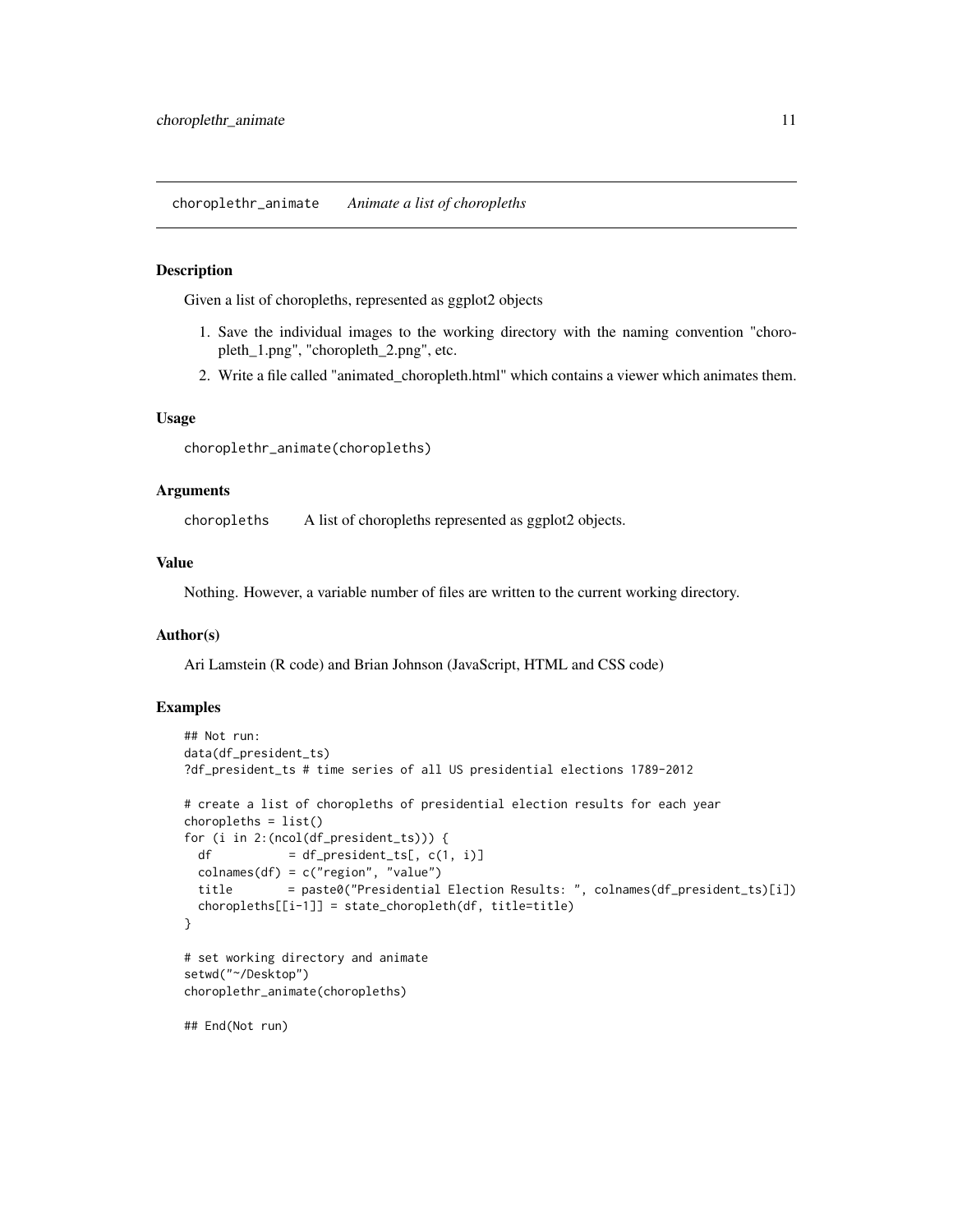<span id="page-11-0"></span>

#### Description

Create a country-level choropleth using data from the World Bank's World Development Indicators (WDI)

#### Usage

```
choroplethr_wdi(
  code = "SP.POP.TOTL",
  year = 2012,
  title = "",
  num_colors = 7,
  zoom = NULL
\mathcal{L}
```
#### Arguments

| code       | The WDI code to use.                                                                                                                    |
|------------|-----------------------------------------------------------------------------------------------------------------------------------------|
| year       | The year of data to use.                                                                                                                |
| title      | A title for the map. If not specified, automatically generated to include WDI<br>code and year.                                         |
| num_colors | The number of colors to use on the map. A value of 1 will use a continuous<br>scale, and a value in $[2, 9]$ will use that many colors. |
| zoom       | An optional list of countries to zoom in on. Must come from the "name" column<br>in ?country.regions.                                   |

# Value

A choropleth.

#### References

Uses the WDI function from the WDI package by Vincent Arel-Bundock.

# Examples

```
## Not run:
# See http://data.worldbank.org/indicator/SP.POP.TOTL
choroplethr_wdi(code="SP.POP.TOTL", year=2012, title="2012 Population Estimates", num_colors=1)
# See http://data.worldbank.org/indicator/SP.DYN.LE00.IN
```
choroplethr\_wdi(code="SP.DYN.LE00.IN", year=2012, title="2012 Life Expectancy Estimates")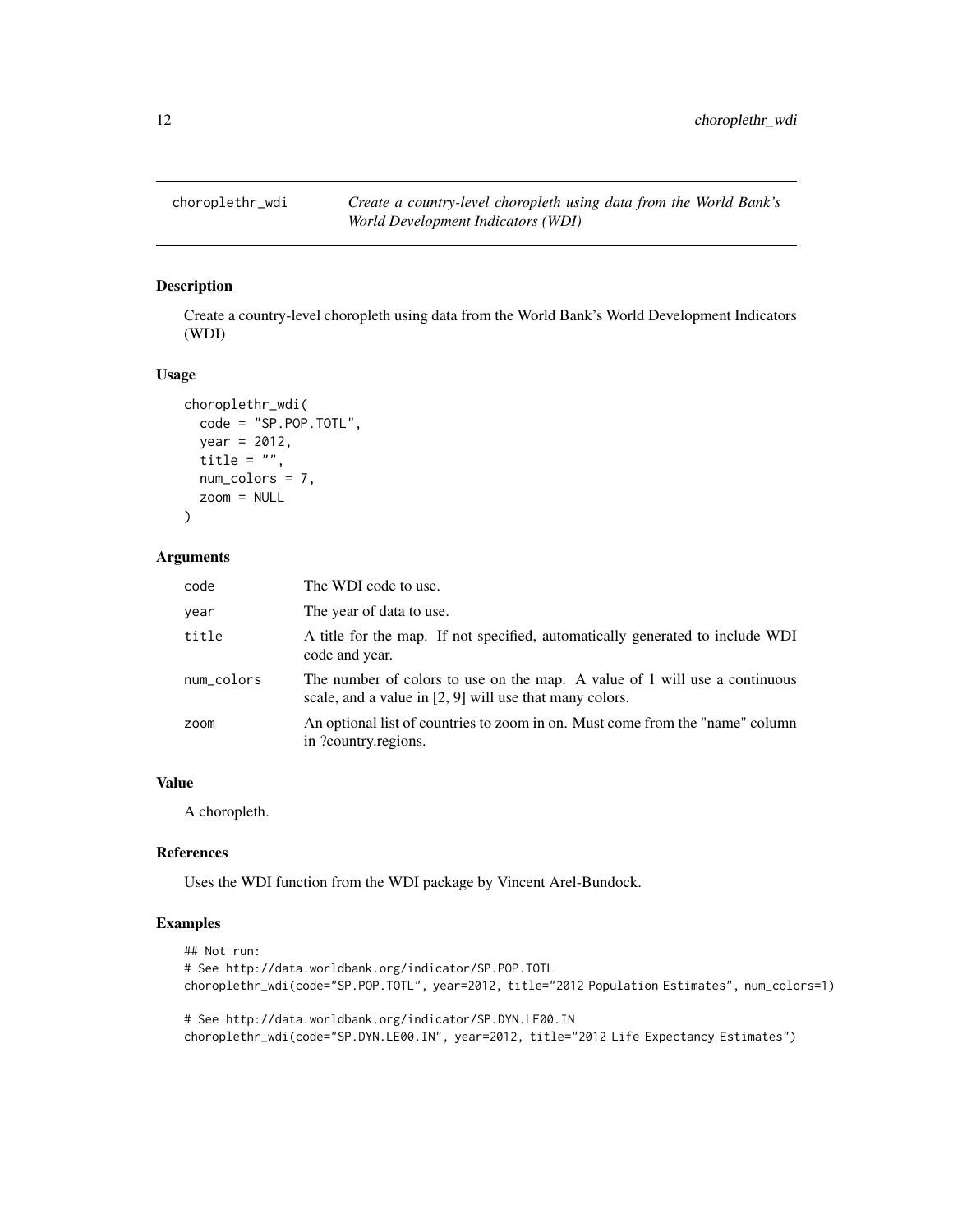# <span id="page-12-0"></span>congress116.regions 13

# See http://data.worldbank.org/indicator/NY.GDP.PCAP.CD choroplethr\_wdi(code="NY.GDP.PCAP.CD", year=2012, title="2012 Per Capita Income") ## End(Not run)

congress116.regions *A data.frame containing geographic metadata about the Congressional Districts of the 116th US Congress*

#### Description

Column region is how the Census Bureau refers to the geography. Note that this region is a 4 character string, and so has a leading 0 if necessary. The first two characters are the state FIPS code, and the second two characters are the district ID. States that only have 1 district (i.e. a representative "at large") have district 00. All other states start at 01.

#### Usage

data(congress116.regions)

continental\_us\_states *A vector of the names of US Continental US States.*

#### Description

A vector of the names of US Continental US States.

#### Usage

data(continental\_us\_states)

#### Author(s)

Ari Lamstein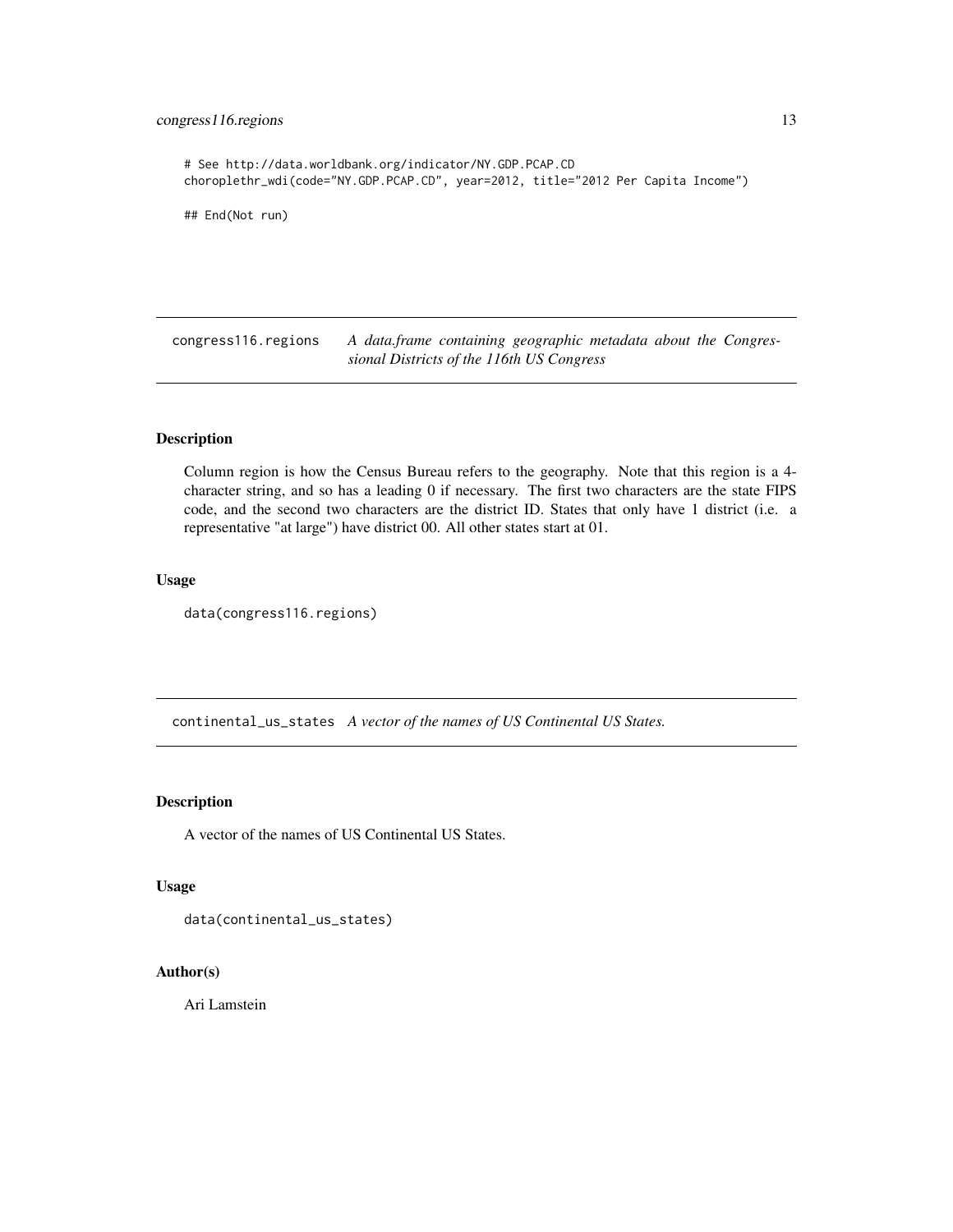<span id="page-13-0"></span>CountryChoropleth *An R6 object for creating country-level choropleths.*

# Description

An R6 object for creating country-level choropleths.

An R6 object for creating country-level choropleths.

#### Super class

[choroplethr::Choropleth](#page-0-0) -> CountryChoropleth

# Methods

# Public methods:

- [CountryChoropleth\\$new\(\)](#page-2-1)
- [CountryChoropleth\\$clone\(\)](#page-2-2)

# Method new():

*Usage:* CountryChoropleth\$new(user.df)

Method clone(): The objects of this class are cloneable with this method.

*Usage:* CountryChoropleth\$clone(deep = FALSE) *Arguments:* deep Whether to make a deep clone.

country\_choropleth *Create a country-level choropleth*

# Description

The map used is country.map in the choroplethrMaps package. See country.regions for an object which can help you coerce your regions into the required format.

```
country_choropleth(df, title = "", legend = "", num_colors = 7, zoom = NULL)
```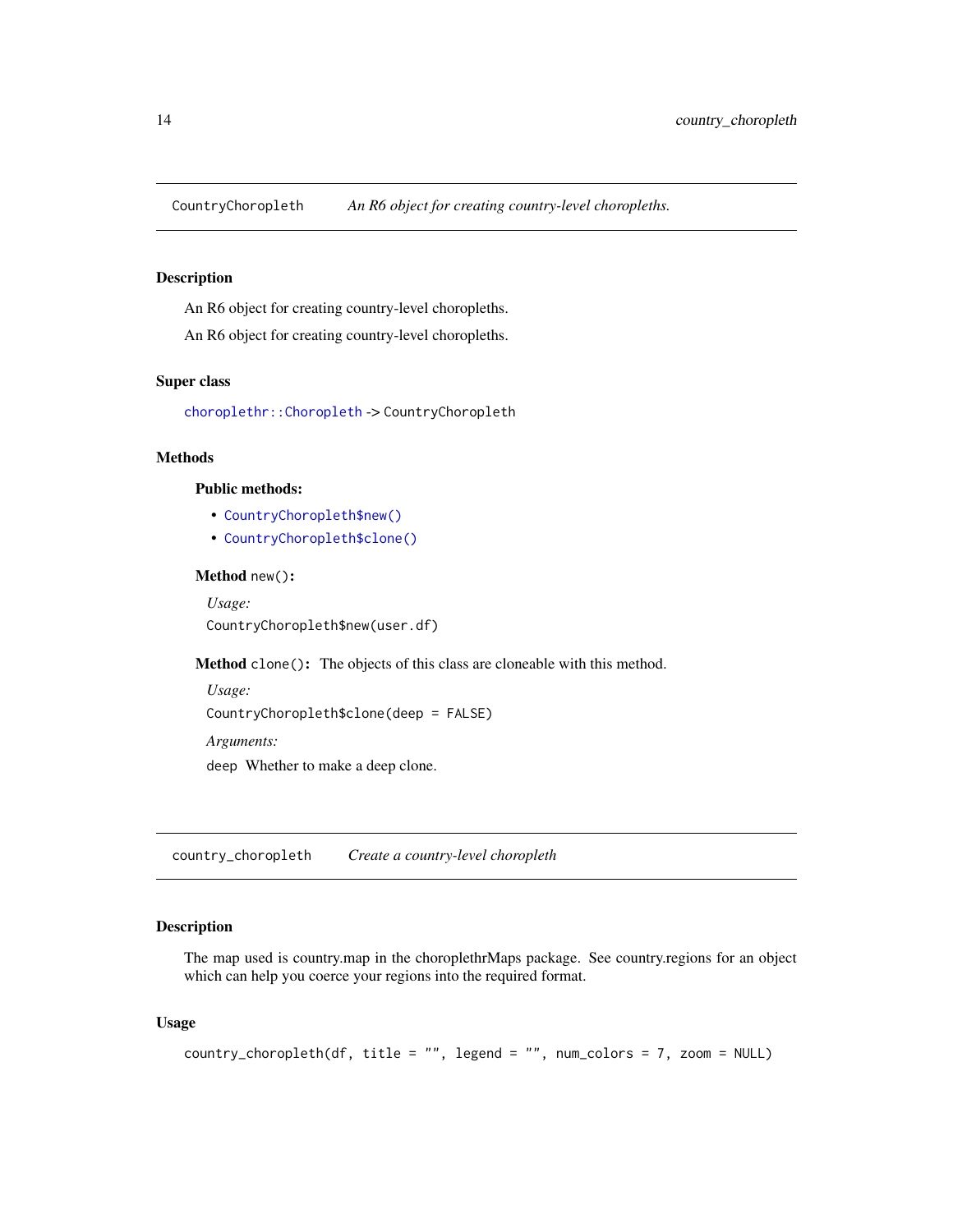<span id="page-14-0"></span>

| df         | A data.frame with a column named "region" and a column named "value". Ele-<br>ments in the "region" column must exactly match how regions are named in the<br>"region" column in ?country.map.                                                                               |
|------------|------------------------------------------------------------------------------------------------------------------------------------------------------------------------------------------------------------------------------------------------------------------------------|
| title      | An optional title for the map.                                                                                                                                                                                                                                               |
| legend     | An optional name for the legend.                                                                                                                                                                                                                                             |
| num_colors | The number of colors to use on the map. A value of 0 uses a divergent scale<br>(useful for visualizing negative and positive numbers), A value of 1 uses a con-<br>tinuous scale (useful for visualizing outliers), and a value in $[2, 9]$ will use that<br>many quantiles. |
| zoom       | An optional vector of countries to zoom in on. Elements of this vector must<br>exactly match the names of countries as they appear in the "region" column of<br>?country.regions                                                                                             |

# Examples

```
# demonstrate default options
data(df_pop_country)
country_choropleth(df_pop_country, "2012 World Bank Populate Estimates")
# demonstrate continuous scale
country_choropleth(df_pop_country, "2012 World Bank Populate Estimates", num_colors=1)
# demonstrate zooming
country_choropleth(df_pop_country,
                   "2012 World Bank Population Estimates",
                   num_colors=1,
                   zoom=c("united states of america", "canada", "mexico"))
```
CountyChoropleth *Create a county-level choropleth*

# Description

Create a county-level choropleth

Create a county-level choropleth

# Super classes

[choroplethr::Choropleth](#page-0-0) -> [choroplethr::USAChoropleth](#page-0-0) -> CountyChoropleth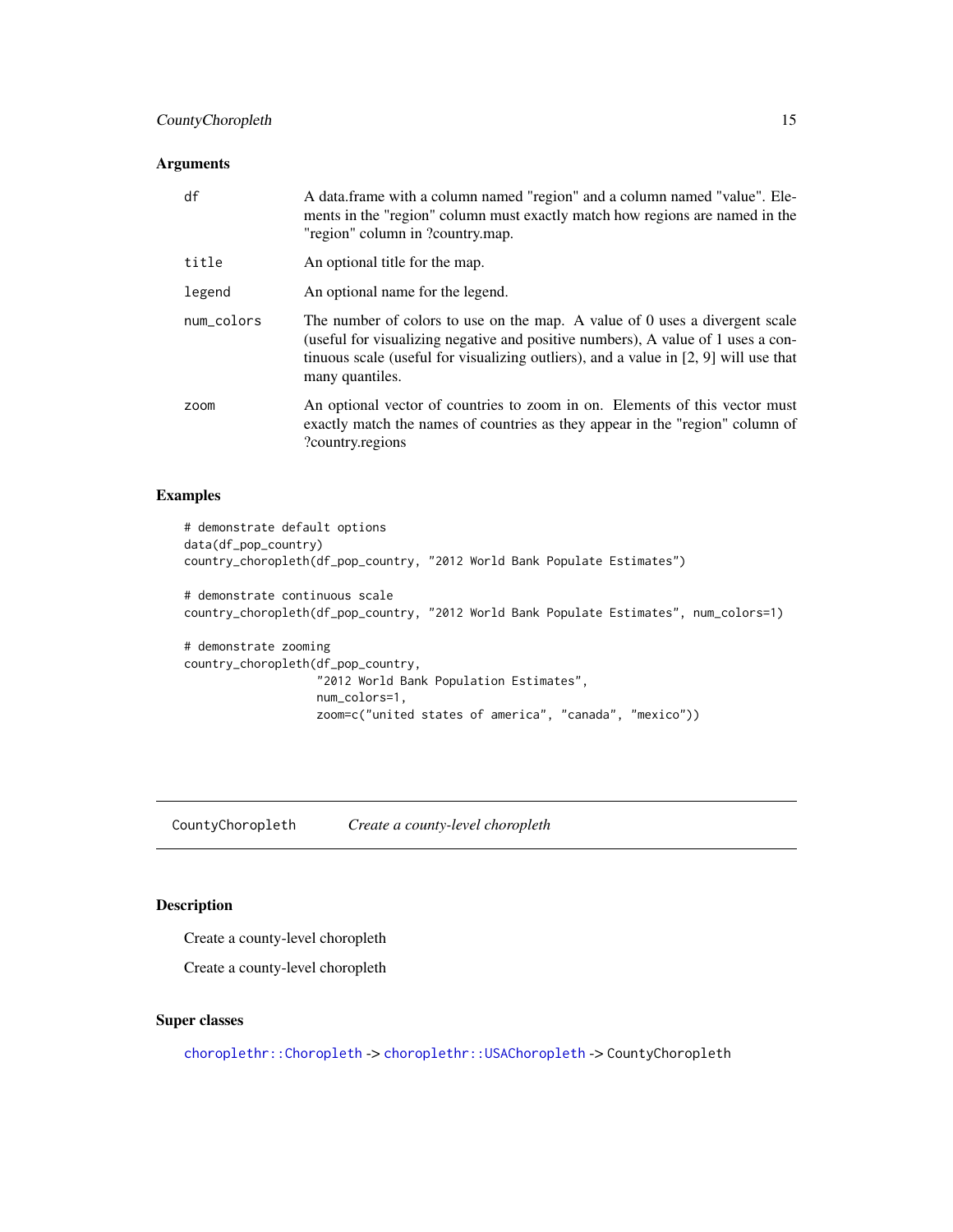# Methods

#### Public methods:

- [CountyChoropleth\\$new\(\)](#page-2-1)
- [CountyChoropleth\\$clip\(\)](#page-8-11)
- [CountyChoropleth\\$clone\(\)](#page-2-2)

#### Method new():

```
Usage:
CountyChoropleth$new(user.df)
```
# Method clip():

*Usage:* CountyChoropleth\$clip()

Method clone(): The objects of this class are cloneable with this method.

*Usage:* CountyChoropleth\$clone(deep = FALSE) *Arguments:* deep Whether to make a deep clone.

CountyZoomChoropleth *Create a county-level choropleth that zooms on counties, not states.*

# Description

Create a county-level choropleth that zooms on counties, not states. Create a county-level choropleth that zooms on counties, not states.

#### Super class

[choroplethr::Choropleth](#page-0-0) -> CountyZoomChoropleth

# Methods

# Public methods:

- [CountyZoomChoropleth\\$new\(\)](#page-2-1)
- [CountyZoomChoropleth\\$render\(\)](#page-8-0)
- [CountyZoomChoropleth\\$clone\(\)](#page-2-2)

# Method new():

*Usage:*

CountyZoomChoropleth\$new(user.df)

Method render():

<span id="page-15-0"></span>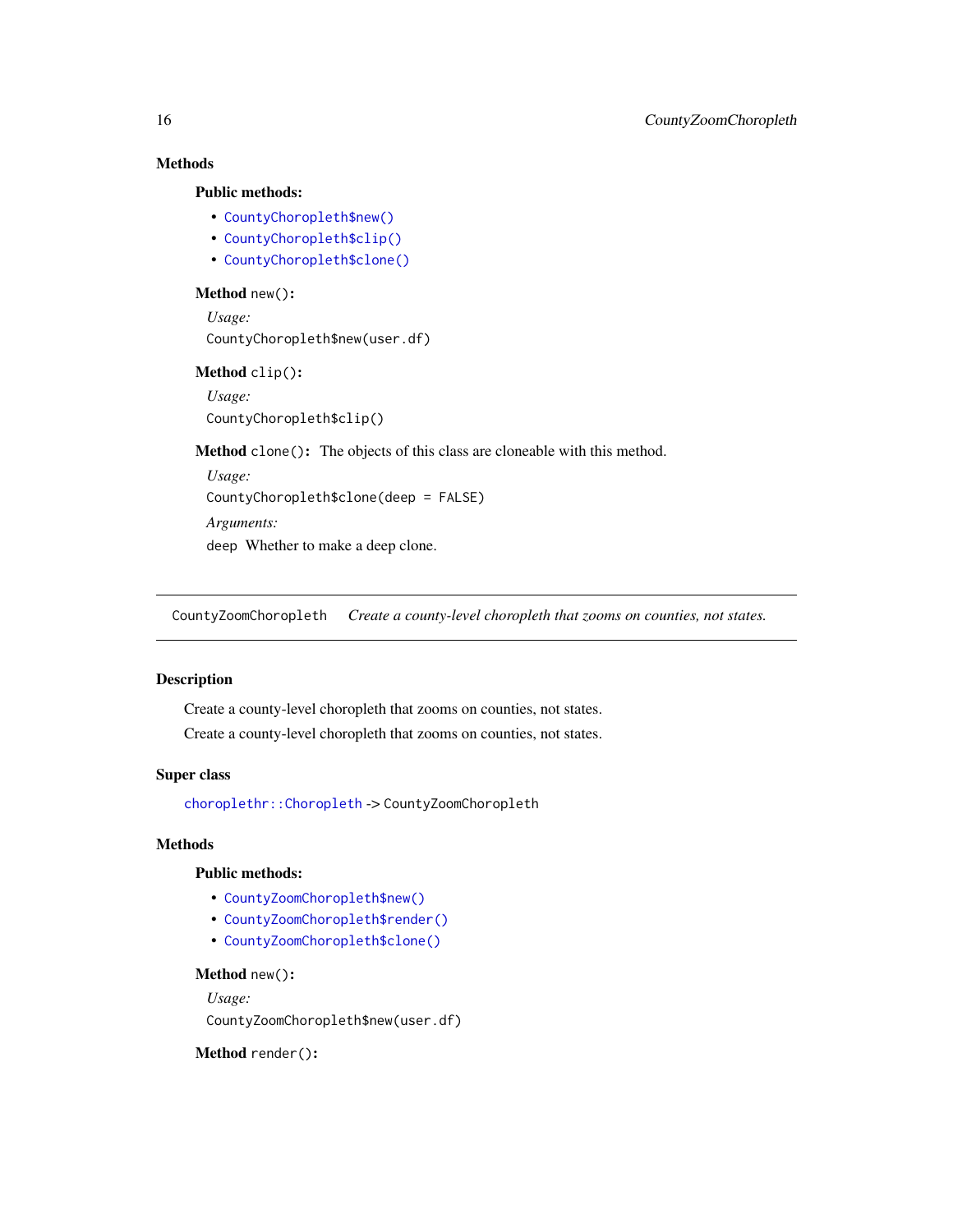# <span id="page-16-0"></span>county\_choropleth 17

*Usage:* CountyZoomChoropleth\$render()

Method clone(): The objects of this class are cloneable with this method.

*Usage:* CountyZoomChoropleth\$clone(deep = FALSE) *Arguments:* deep Whether to make a deep clone.

county\_choropleth *Create a choropleth of US Counties*

# Description

The map used is county.map in the choroplethrMaps package. See country.regions in the choroplethrMaps package for an object which can help you coerce your regions into the required format.

#### Usage

```
county_choropleth(
  df,
  title = ",
  legend = ",
  num_colors = 7,
  state_zoom = NULL,
  county_zoom = NULL,
  reference_map = FALSE
)
```
# Arguments

| df            | A data.frame with a column named "region" and a column named "value". Ele-<br>ments in the "region" column must exactly match how regions are named in the<br>"region" column in county.map.                                                                                 |
|---------------|------------------------------------------------------------------------------------------------------------------------------------------------------------------------------------------------------------------------------------------------------------------------------|
| title         | An optional title for the map.                                                                                                                                                                                                                                               |
| legend        | An optional name for the legend.                                                                                                                                                                                                                                             |
| num_colors    | The number of colors to use on the map. A value of 0 uses a divergent scale<br>(useful for visualizing negative and positive numbers), A value of 1 uses a con-<br>tinuous scale (useful for visualizing outliers), and a value in $[2, 9]$ will use that<br>many quantiles. |
| state_zoom    | An optional vector of states to zoom in on. Elements of this vector must exactly<br>match the names of states as they appear in the "region" column of ?state.regions.                                                                                                       |
| county_zoom   | An optional vector of counties to zoom in on. Elements of this vector must<br>exactly match the names of counties as they appear in the "region" column of<br>?county.regions.                                                                                               |
| reference_map | If true, render the choropleth over a reference map from Google Maps.                                                                                                                                                                                                        |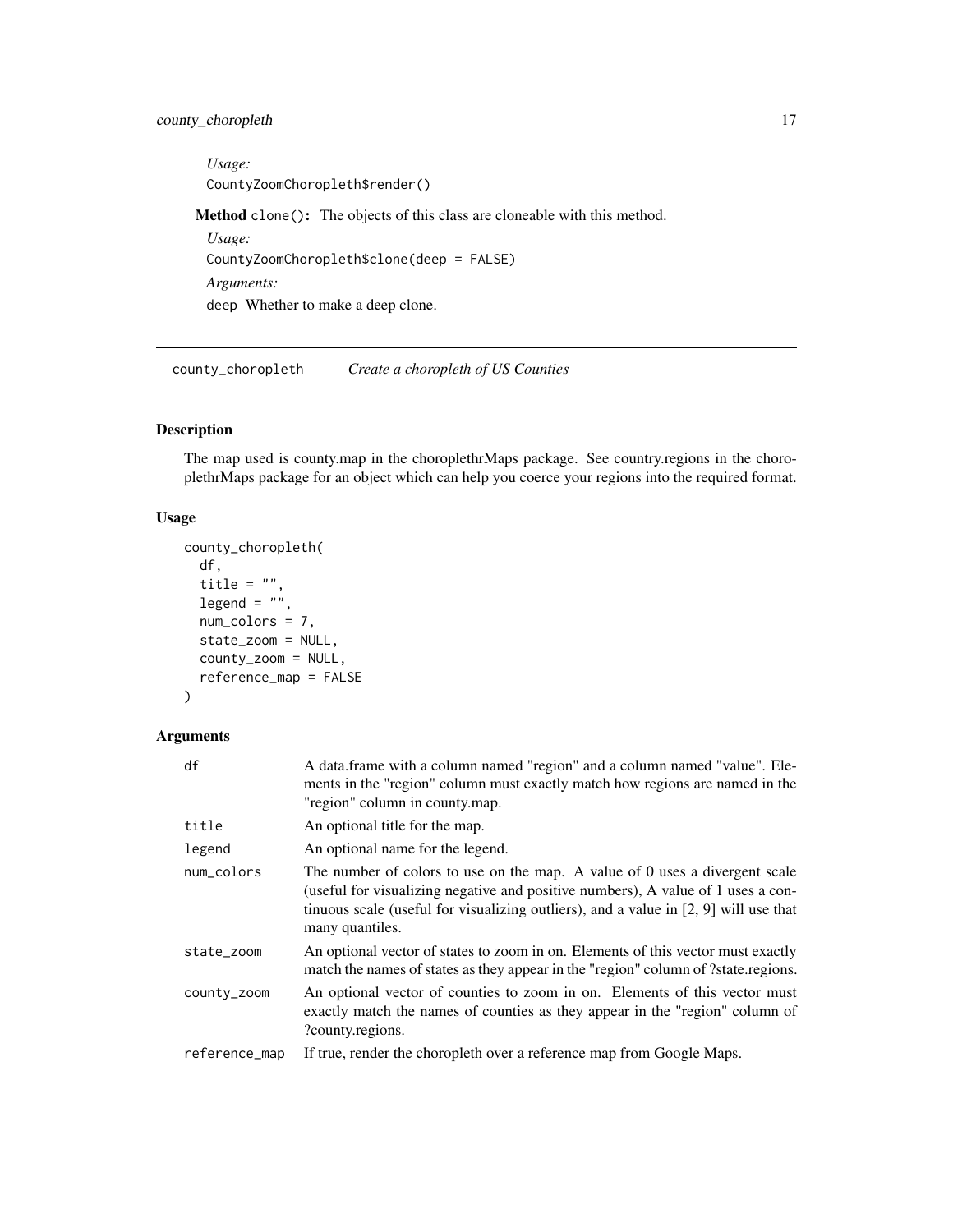#### Examples

```
## Not run:
# default parameters
data(df_pop_county)
county_choropleth(df_pop_county,
                 title = "US 2012 County Population Estimates",
                 legend = "Population")
# zoom in on california and add a reference map
county_choropleth(df_pop_county,
                 title = "California County Population Estimates",
                 legend = "Population",
                 state_zoom = "california",
                 reference_map = TRUE)
# continuous scale
data(df_pop_county)
county_choropleth(df_pop_county,
                title = "US 2012 County Population Estimates",
                legend = "Population",
                num_colors = 1,
                state_zoom = c("california", "oregon", "washington"))
library(dplyr)
library(choroplethrMaps)
data(county.regions)
# show the population of the 5 counties (boroughs) that make up New York City
nyc_county_names = c("kings", "bronx", "new york", "queens", "richmond")
nyc_county_fips = county.regions %>%
 filter(state.name == "new york" & county.name %in% nyc_county_names) %>%
 select(region)
county_choropleth(df_pop_county,
                 title = "Population of Counties in New York City",
                 legend = "Population",
                 num\_colors = 1,
                 county_zoom = nyc_county_fips$region)
## End(Not run)
```
county\_choropleth\_acs *Create a US County choropleth from ACS data*

#### **Description**

Creates a US County choropleth using the US Census' American Community Survey (ACS) data. Requires the acs package to be installed, and a Census API Key to be set with the acs's api.key.install function. Census API keys can be obtained at http://www.census.gov/developers/tos/key\_request.html.

<span id="page-17-0"></span>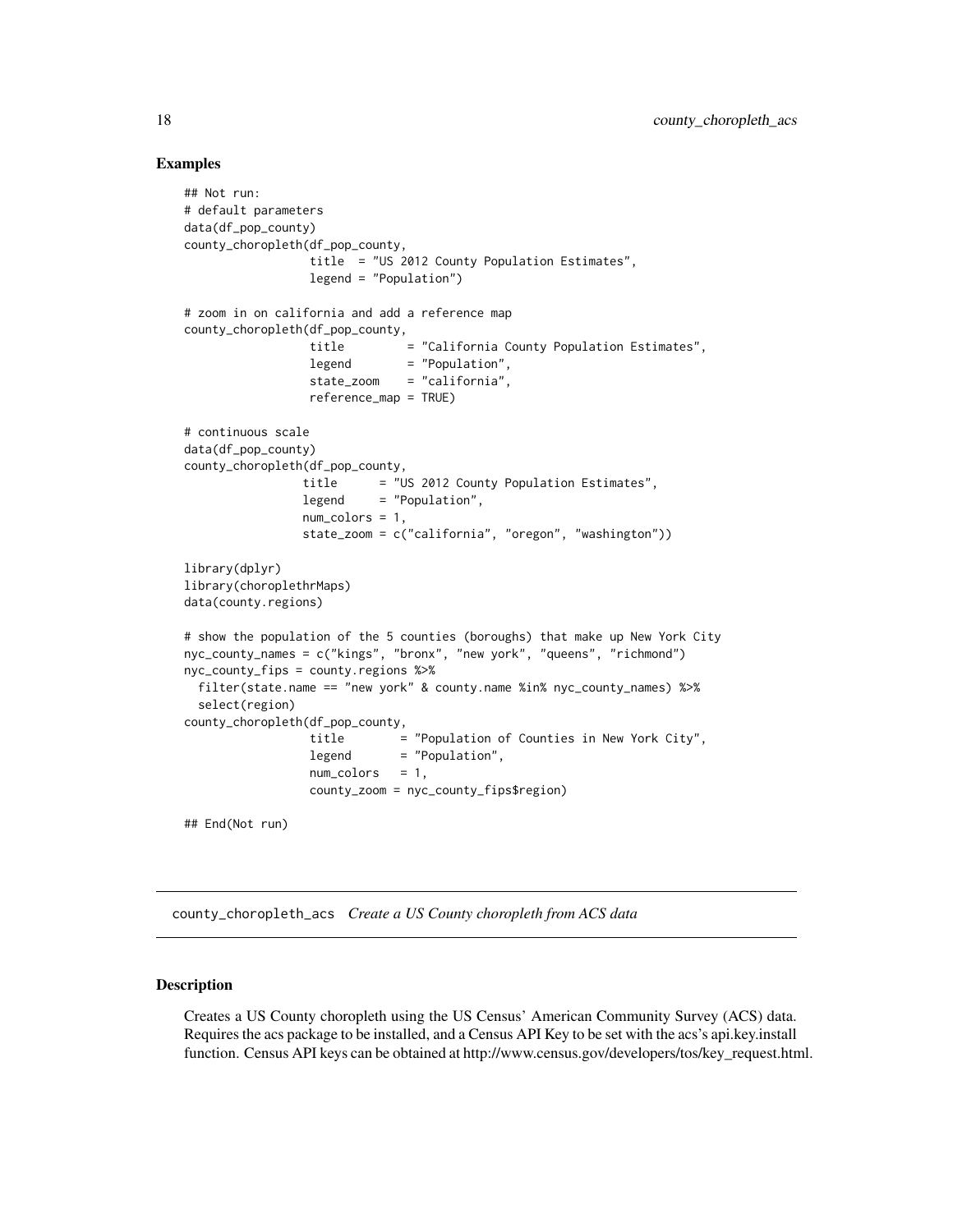county\_choropleth\_acs 19

# Usage

```
county_choropleth_acs(
  tableId,
  endyear = 2011,
  span = 5,num_colors = 7,
  state_zoom = NULL,
  county_zoom = NULL
)
```
### Arguments

| The id of an ACS table                                                                                                                                                         |
|--------------------------------------------------------------------------------------------------------------------------------------------------------------------------------|
| The end year of the survey to use. See acs. fetch (?acs. fetch) and http://1.usa.gov/1geFSSj<br>for details.                                                                   |
| The span of time to use. See acs. fetch and http://1.usa.gov/1geFSS for details.                                                                                               |
| The number of colors on the map. A value of 1 will use a continuous scale. A<br>value in $[2, 9]$ will use that many colors.                                                   |
| An optional vector of states to zoom in on. Elements of this vector must exactly<br>match the names of states as they appear in the "region" column of ?state.regions.         |
| An optional vector of counties to zoom in on. Elements of this vector must<br>exactly match the names of counties as they appear in the "region" column of<br>?county.regions. |
|                                                                                                                                                                                |

# Value

A choropleth.

# References

Uses the acs package created by Ezra Haber Glenn.

# See Also

api.key.install in the acs package which sets an Census API key for the acs library

http://factfinder2.census.gov/faces/help/jsf/pages/metadata.xhtml?lang=en&type=survey&id=survey.en.ACS\_ACS which contains a list of all ACS surveys.

# Examples

```
## Not run:
# median income, all counties in US
county_choropleth_acs("B19301")
# continuous scale, zooing in on all counties in New York, New Jersey and Connecticut
county_choropleth_acs("B19301", num_colors=1, state_zoom=c("new york", "new jersey", "connecticut"))
```
# zooming in on the 5 counties (boroughs) that make up New York City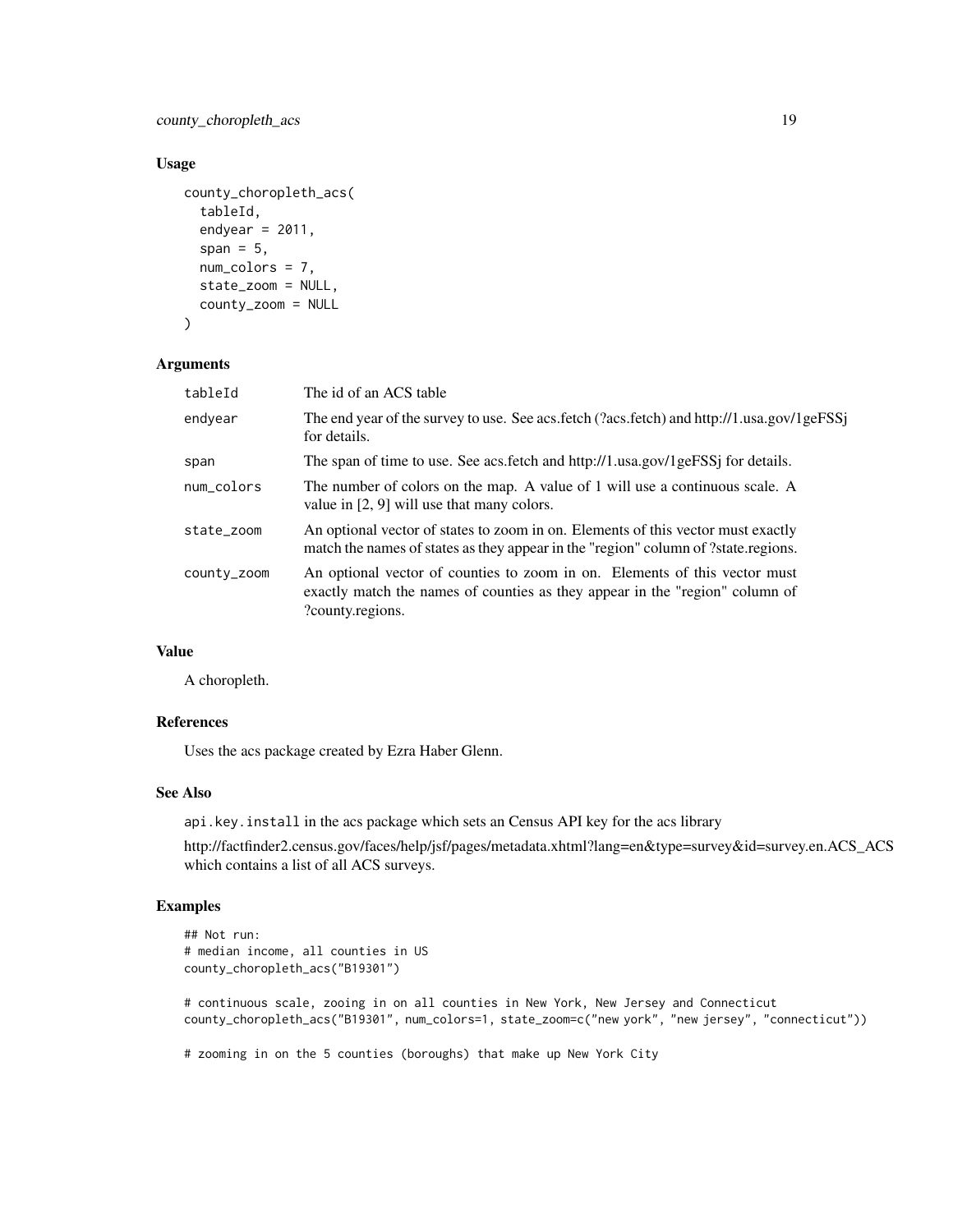```
library(dplyr)
library(choroplethrMaps)
data(county.regions)
nyc_county_names=c("kings", "bronx", "new york", "queens", "richmond")
nyc_county_fips = county.regions %>%
 filter(state.name=="new york" & county.name %in% nyc_county_names) %>%
 select(region)
county_choropleth_acs("B19301", num_colors=1, county_zoom=nyc_county_fips$region)
## End(Not run)
```

```
df_congress116_demographics
```
*A data.frame containing demographic statistics about the 116th Congressional Districts*

# Description

A data.frame containing demographic statistics about the 116th Congressional Districts

#### Usage

data(df\_congress116\_demographics)

#### References

Data comes from the 2018 5-year American Community Survey (ACS). Data generated by ?get\_congressional\_district\_demog

df\_congress116\_party *A data.frame containing party affiliation data about the Congressional Districts of 116th US Congress*

#### Description

Contains the party affiliation of each member elected to the House of Representatives of the 116th Congress, along with metadata. Note that party affiliation is of who the citizens voted for, and not who is currently (July 30, 2020) serving. Currently three members have resigned since being elected, one switched party and one died. For details of how this data was compiled, please see function get\_congressional\_116\_party\_data in file get\_congress\_116\_party\_data. That file ships with this package, but is not exported, since it relies on scraping data from Wikipedia, and that web page is subject to change.

```
data(df_congress116_party)
```
<span id="page-19-0"></span>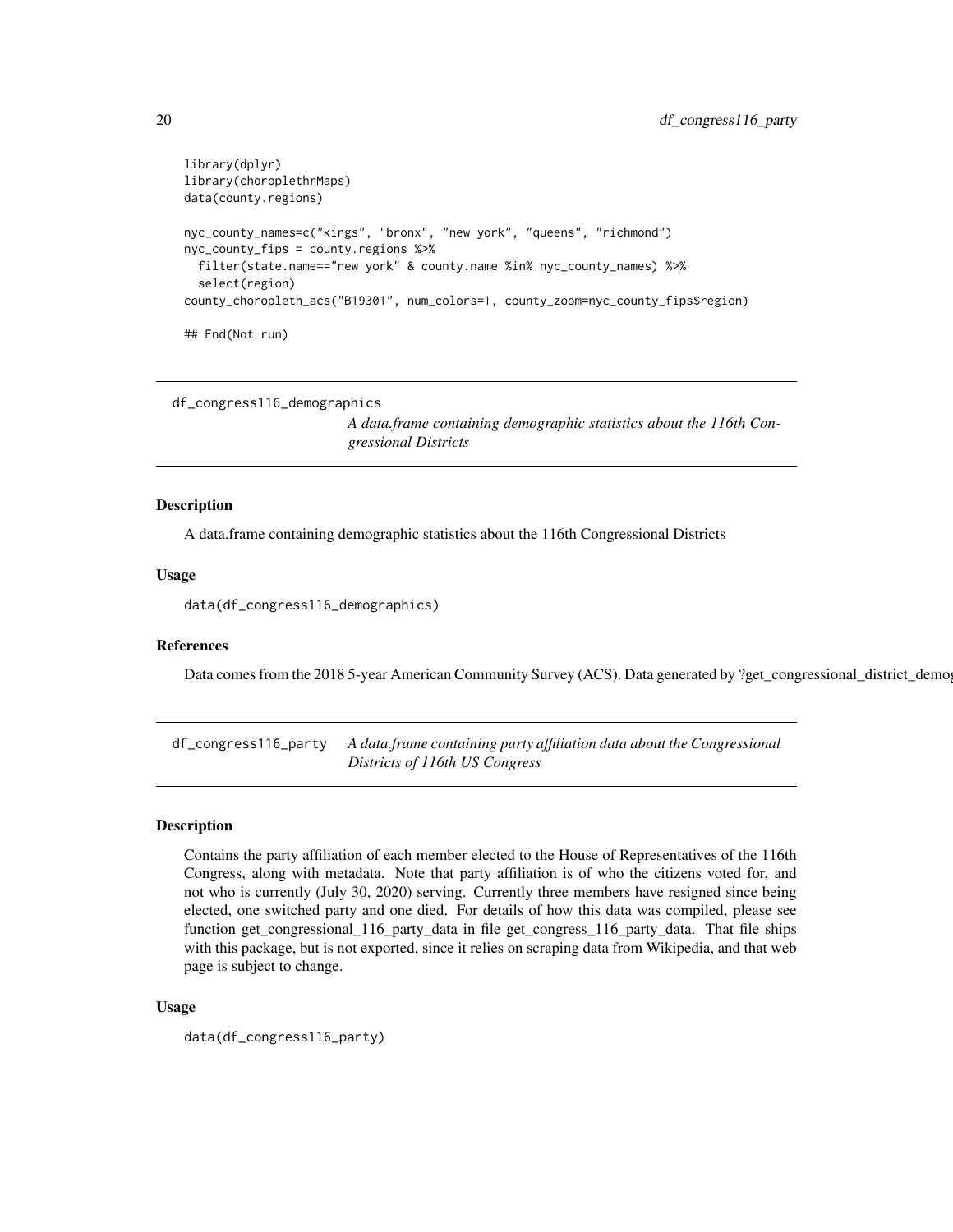```
df_county_demographics
```
*A data.frame containing demographic statistics for each county in the United States.*

# Description

A data.frame containing demographic statistics for each county in the United States.

# Usage

data(df\_county\_demographics)

# References

Data comes from the 2013 5-year American Community Survey (ACS). Data generated by ?get\_county\_demographics.

# Examples

```
## Not run:
library(choroplethr)
data(df_county_demographics)
# examine the 2013, 5-year county percent hispanic estimates as a boxplot and choropleth
# the boxplot shows the distribution
boxplot(df_county_demographics$percent_hispanic)
# the choropleth map shows the location of the values
# first set the 'value' column to be the column we want to render
df_county_demographics$value = df_county_demographics$percent_hispanic
county_choropleth(df_county_demographics)
```
## End(Not run)

df\_japan\_census *A data.frame containing basic demographic information about Japan.*

# Description

A data.frame containing basic demographic information about Japan.

#### Usage

data(df\_japan\_census)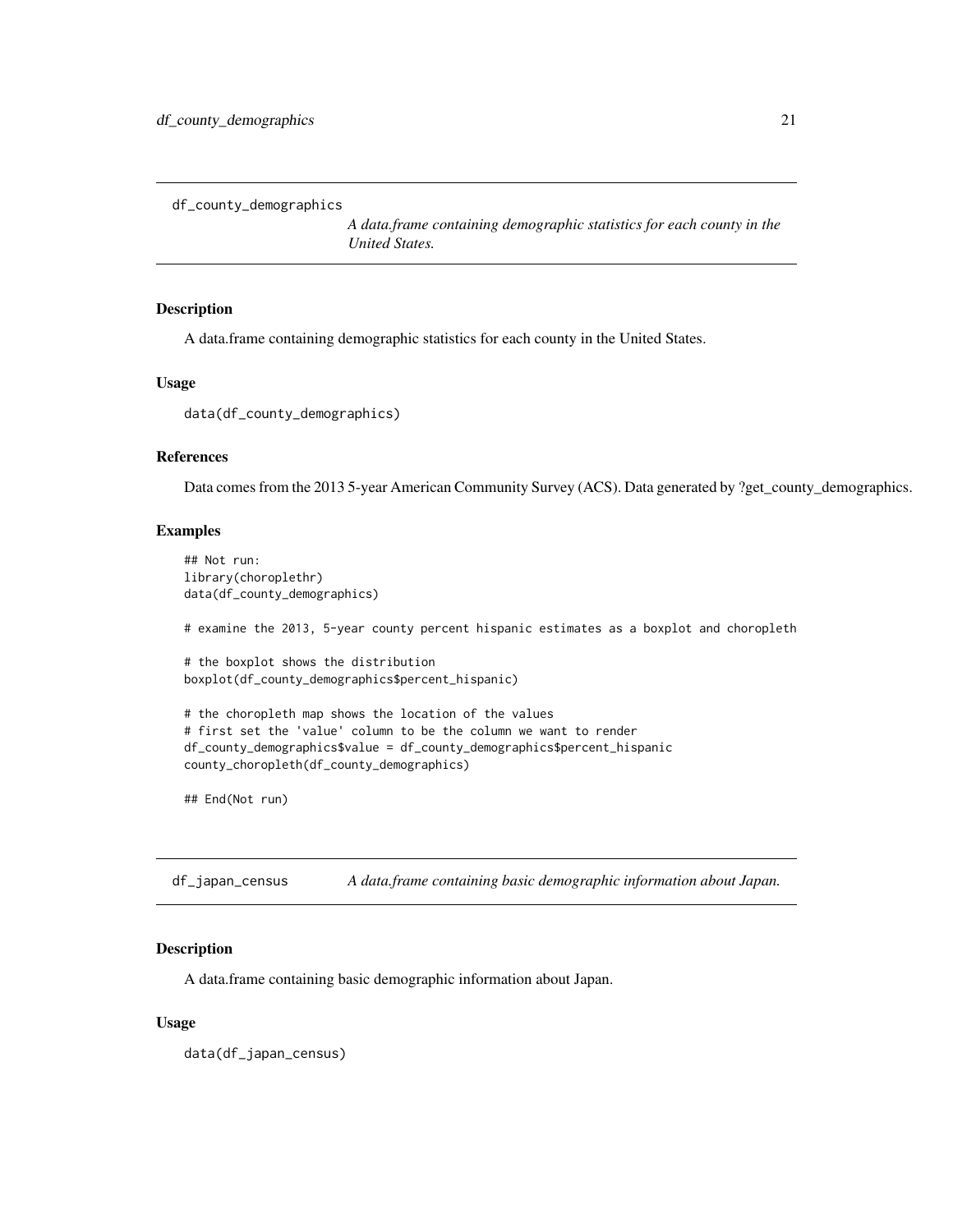# <span id="page-21-0"></span>References

Taken from the "Total Population" table from the Statistics Bureau of Japan website ([https://](https://www.stat.go.jp/english/data/nenkan/1431-02.html) [www.stat.go.jp/english/data/nenkan/1431-02.html](https://www.stat.go.jp/english/data/nenkan/1431-02.html)) on 12/1/2014.

df\_ny\_tract\_demographics

*A data.frame containing demographic statistics for each Census Tract in New York State.*

# Description

A data.frame containing demographic statistics for each Census Tract in New York State.

#### Usage

data(df\_ny\_tract\_demographics)

#### References

Data comes from the 2013 5-year American Community Survey (ACS). Data generated by ?get\_tract\_demographics.

df\_pop\_country *A data.frame containing population estimates for Countries in 2012.*

#### Description

A data.frame containing population estimates for Countries in 2012.

#### Usage

data(df\_pop\_country)

# References

Taken from the WDI package with code SP.POP.TOTL for year 2012.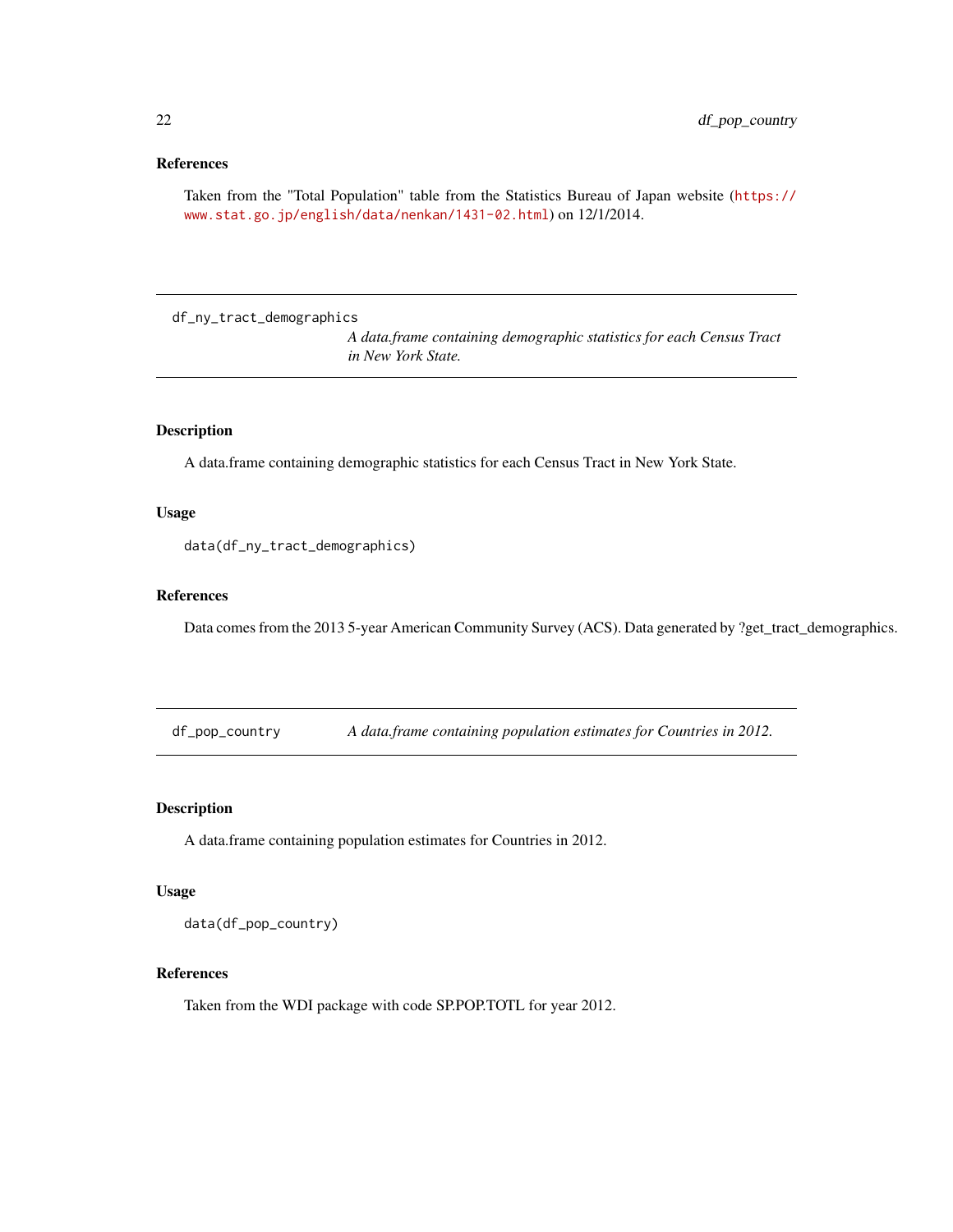<span id="page-22-0"></span>df\_pop\_county *A data.frame containing population estimates for US Counties in 2012.*

# Description

A data.frame containing population estimates for US Counties in 2012.

#### Usage

```
data(df_pop_county)
```
# References

Taken from the US American Community Survey (ACS) 5 year estimates.

| df_pop_ny_tract | A data frame containing population estimates for all Census Tracts in |
|-----------------|-----------------------------------------------------------------------|
|                 | New York State in 2012.                                               |

# Description

A data.frame containing population estimates for all Census Tracts in New York State in 2012.

# Usage

data(df\_pop\_ny\_tract)

# References

Taken from the US American Community Survey (ACS) 5 year estimates.

df\_pop\_state *A data.frame containing population estimates for US States in 2012.*

# Description

A data.frame containing population estimates for US States in 2012.

#### Usage

```
data(df_pop_state)
```
# References

Taken from the US American Community Survey (ACS) 5 year estimates.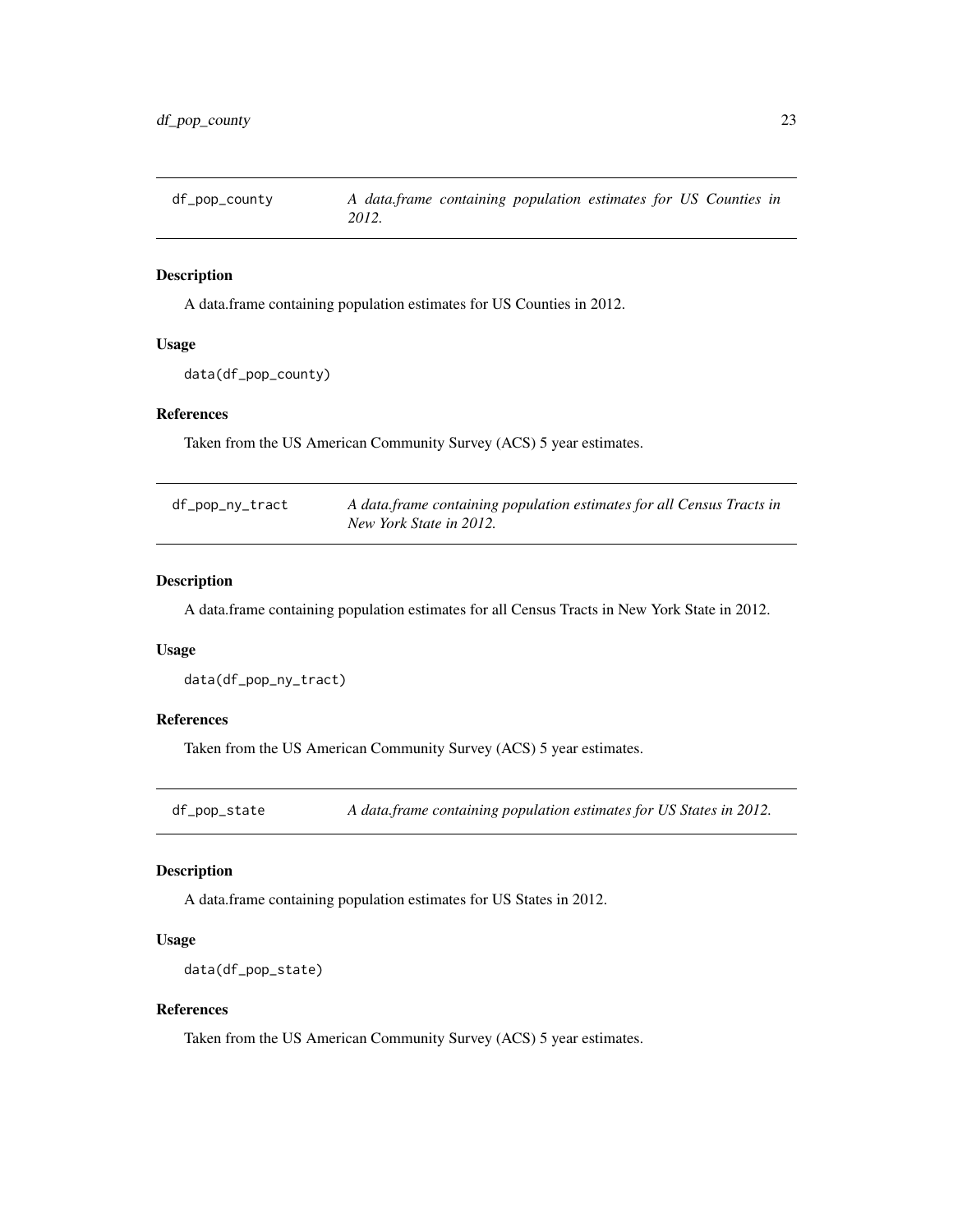<span id="page-23-0"></span>

# Description

A data.frame containing election results from the 2012 US Presidential election.

# Usage

data(df\_president)

#### Author(s)

Ari Lamstein and Richard Careaga

#### References

Taken from the FEC website on 11/21/2014.

| df_president_ts | A data.frame containing all US presidential election results from 1789 |
|-----------------|------------------------------------------------------------------------|
|                 | <i>to</i> 2012                                                         |

# Description

# Legend:

- $R = Republican$
- $\bullet$  D = Democratic
- DR = Democratic-Republican
- $W = Whig$
- $F =$  Federalist
- GW = George Washington
- NR = National Republican
- SD = Southern Democrat
- $PR = Progressive$
- AI = American Independent
- SR = States' Rights
- $PO = Populist$
- CU = Constitutional Union
- $\bullet$  I = Independent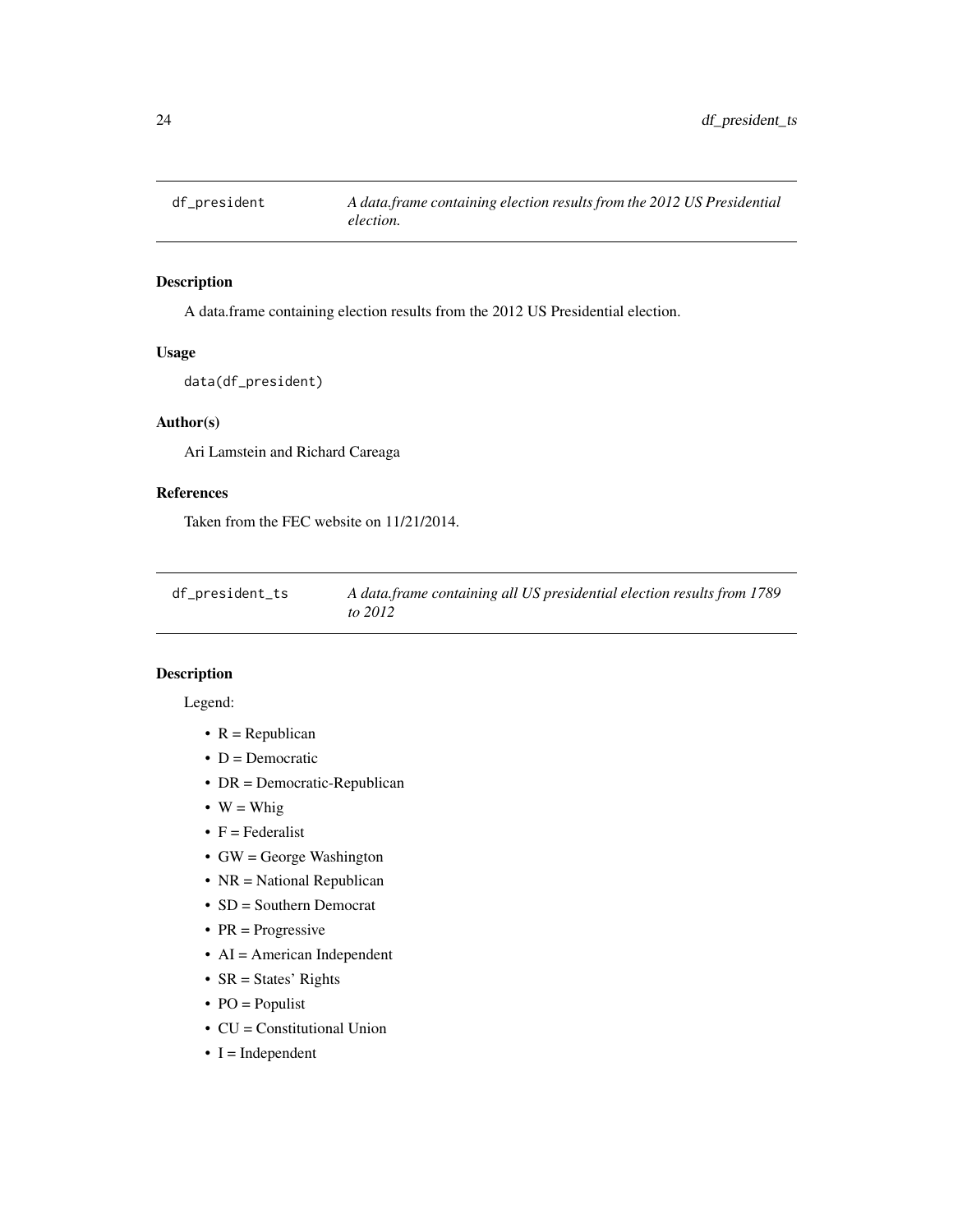- <span id="page-24-0"></span>• ND = Northern Democrat
- $KN =$  Know Nothing
- AM = Anti-Masonic
- $N =$  Nullifier
- $SP = Split$  evenly

#### Usage

data(df\_president\_ts)

#### References

Taken from [http://en.wikipedia.org/wiki/List\\_of\\_United\\_States\\_presidential\\_electi](http://en.wikipedia.org/wiki/List_of_United_States_presidential_election_results_by_state)on\_ [results\\_by\\_state](http://en.wikipedia.org/wiki/List_of_United_States_presidential_election_results_by_state) 3/20/2014.

df\_state\_age\_2010 *A data.frame containing median age estimates for US states in 2010*

#### Description

A data.frame containing median age estimates for US states in 2010

# Usage

```
data(df_state_age_2010)
```
# References

Taken from the US American Community Survey (ACS) 5 year estimates.

df\_state\_age\_2015 *A data.frame containing median age estimates for US states in 2015*

# Description

A data.frame containing median age estimates for US states in 2015

# Usage

```
data(df_state_age_2015)
```
# References

Taken from the US American Community Survey (ACS) 5 year estimates.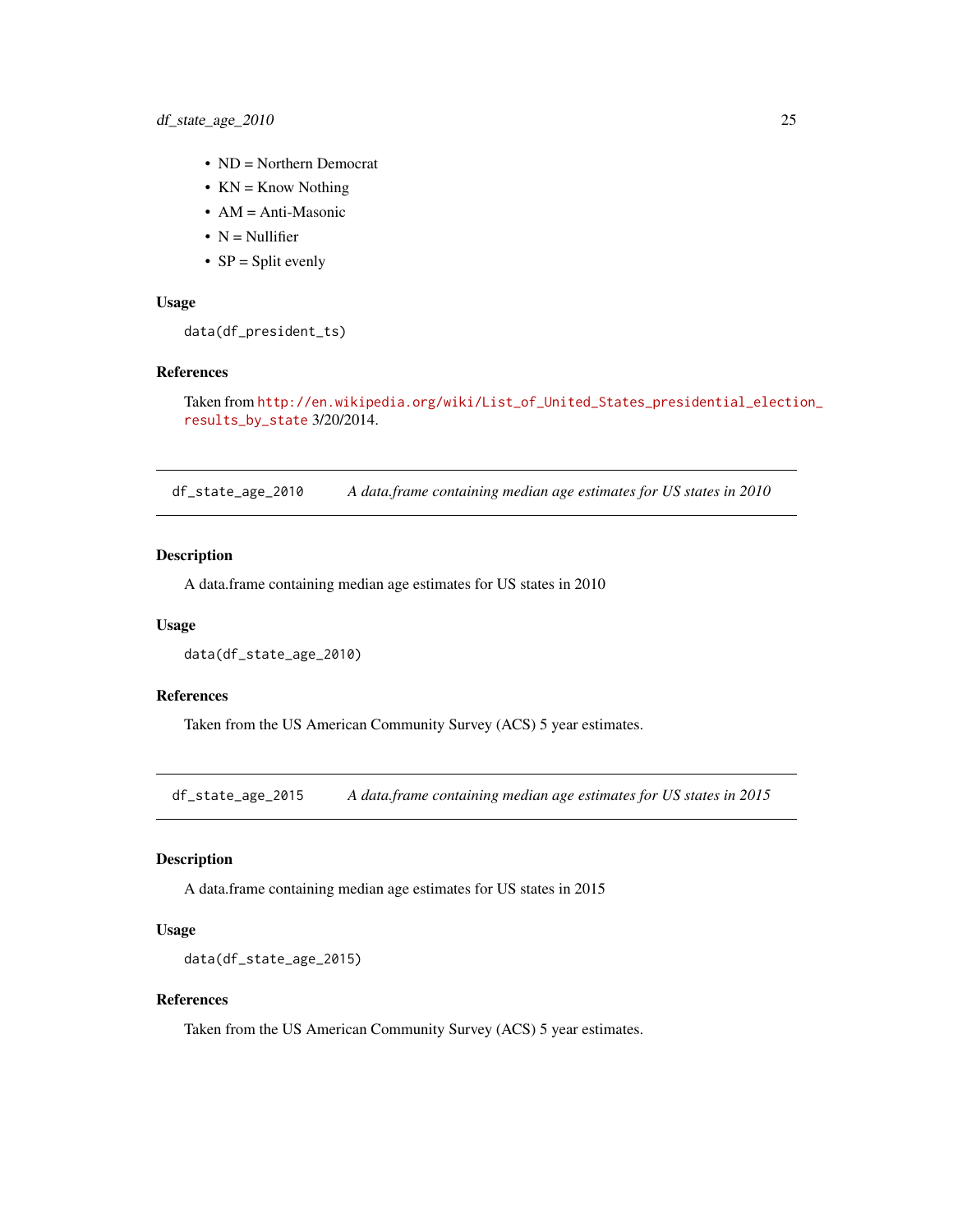<span id="page-25-0"></span>df\_state\_demographics *A data.frame containing demographic statistics for each state plus the District of Columbia.*

#### Description

A data.frame containing demographic statistics for each state plus the District of Columbia.

#### Usage

```
data(df_state_demographics)
```
#### References

Data comes from the 2013 5-year American Community Survey (ACS). Data generated by ?get\_state\_demographics.

#### Examples

```
## Not run:
library(choroplethr)
data(df_state_demographics)
# examine the 2013, 5-year state percent hispanic estimates as a boxplot and choropleth
# the boxplot shows the distribution
boxplot(df_state_demographics$percent_hispanic)
# the choropleth map shows the location of the values
# first set the 'value' column to be the column we want to render
df_state_demographics$value = df_state_demographics$percent_hispanic
state_choropleth(df_state_demographics)
## End(Not run)
```
double\_map *Place two maps side by side*

#### Description

With an optional title. Especially useful for contrasting choropleth maps both with and without a reference map underneath.

```
double_map(map1, map2, title = "")
```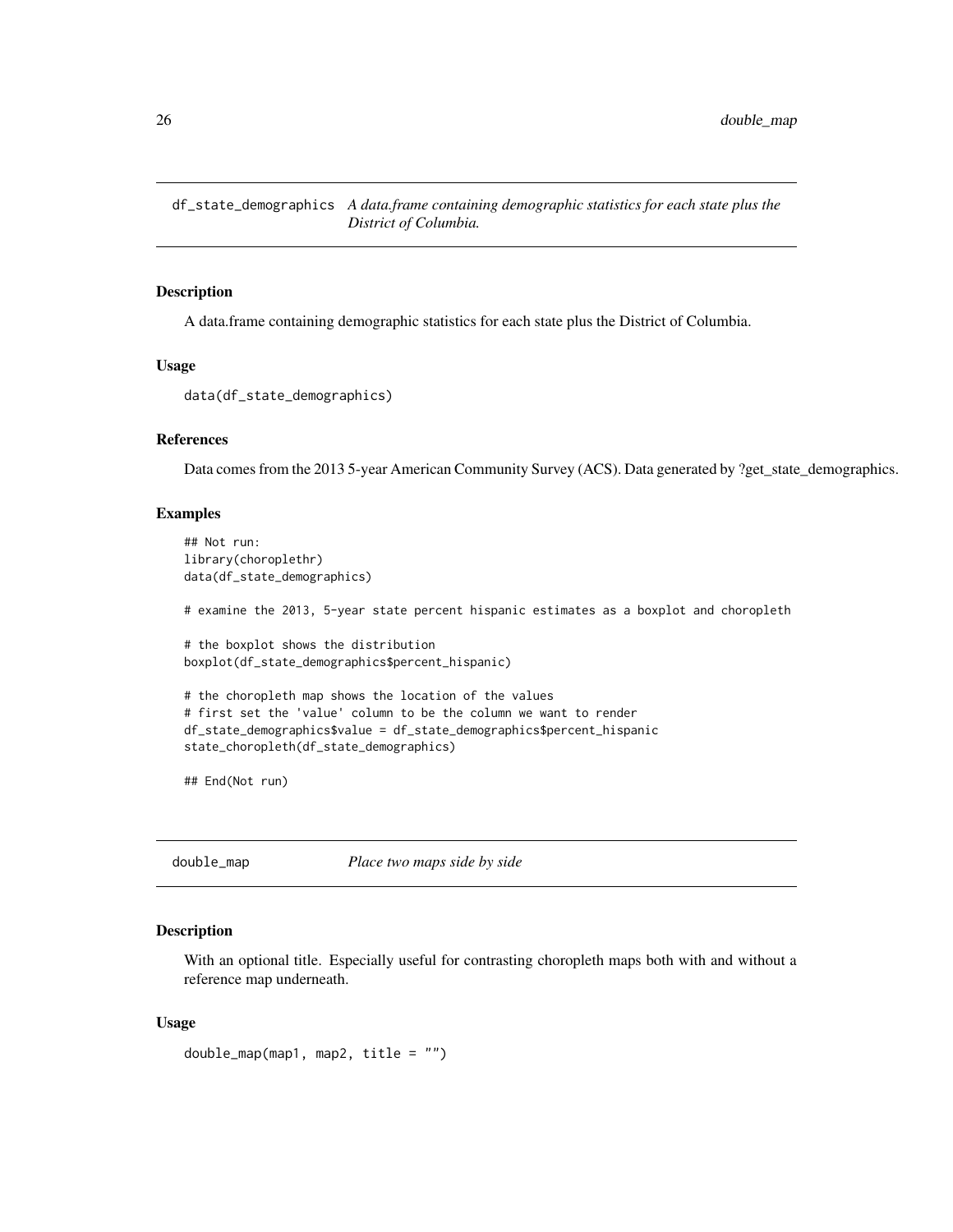<span id="page-26-0"></span>

| map1  | The first map     |
|-------|-------------------|
| map2  | The second map    |
| title | An optional title |

```
filter_to_voting_congressional_districts
                        Remove non-voting Congressional Districts from a data.frame
```
# Description

The data.frame must have a column named region with a 4-character Congressional District code. Remove districts that have a district code of 98 (non-voting) or ZZ (undefined district). See https://www.census.gov/geographies/mapping-files/2019/dec/rdo/116-congressional-district-bef.html At the time this function was created, tidycensus returned 5 non-voting districts. See https://github.com/walkerke/tidycensus/i

#### Usage

filter\_to\_voting\_congressional\_districts(df)

#### Arguments

| df           | A data frame. Must have a column named region that contains character vectors<br>of length 4. The first 2 characters should be a state FIPS code and the second 2<br>characters should be a Congressional District Number |
|--------------|---------------------------------------------------------------------------------------------------------------------------------------------------------------------------------------------------------------------------|
| get_acs_data | Returns a list representing American Community Survey (ACS) esti-<br>mates                                                                                                                                                |

# Description

Given a map, ACS tableId, endyear and span. Prompts user for the column id if there are multiple tables. The first element of the list is a data.frame with estimates. The second element is the ACS title of the column. Requires the acs package to be installed, and a Census API Key to be set with the acs's api.key.install function. Census API keys can be obtained at http://api.census.gov/data/key\_signup.html.

```
get_acs_data(
  tableId,
  map,
  endyear = 2012,
  span = 5.
  column_idx = -1,
  include_moe = FALSE
)
```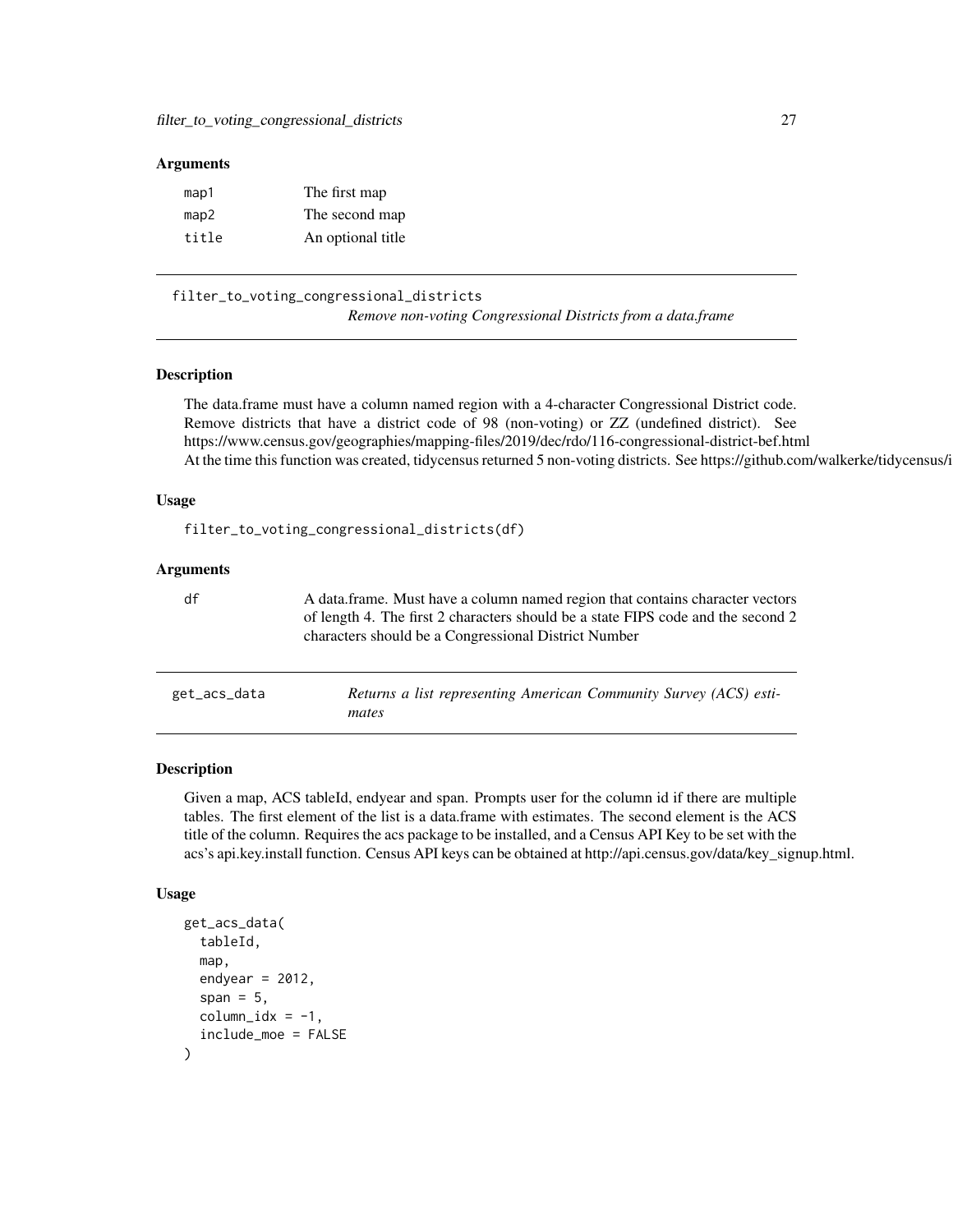<span id="page-27-0"></span>

| tableId     | The id of an ACS table                                                                                                                                                                                                      |
|-------------|-----------------------------------------------------------------------------------------------------------------------------------------------------------------------------------------------------------------------------|
| map         | The map you want to use. Must be one of "state", "county" or "zip".                                                                                                                                                         |
| endyear     | The end year of the survey to use. See acs.fetch (?acs.fetch) and http://1.usa.gov/1geFSSj<br>for details.                                                                                                                  |
| span        | The span of time to use. See acs. fetch and http://1.usa.gov/1geFSS for details.<br>on the same longitude and latitude map to scale. This variable is only checked<br>when the "states" variable is equal to all 50 states. |
| column_idx  | The optional column id of the table to use. If not specified and the table has<br>multiple columns, you will be prompted for a column id.                                                                                   |
| include_moe | Whether to include the 90 percent margin of error.                                                                                                                                                                          |

# See Also

http://factfinder2.census.gov/faces/help/jsf/pages/metadata.xhtml?lang=en&type=survey&id=survey.en.ACS\_ACS, which lists all ACS Surveys.

#### Examples

```
## Not run:
library(Hmisc) # for cut2
# States with greater than 1M residents
df = get_acs_data("B01003", "state")[[1]] # populationdf$value = cut2(df$value, cuts=c(0,1000000, Inf))state_choropleth(df, title="States with a population over 1M", legend="Population")
# Counties with greater than or greater than 1M residents
df = get\_acs\_data("B01003", "county")[[1]] # populationdf$value = cut2(df$value, cuts=c(0,1000000,Inf))
county_choropleth(df, title="Counties with a population over 1M", legend="Population")
## End(Not run)
```
get\_congressional\_district\_demographics

*Get a handful of demographic variables on US Congressional Districts from the US Census Bureau as a data.frame.*

# **Description**

The data comes from the American Community Survey (ACS). The variables are: total population, percent White not Hispanic, Percent Black or African American not Hispanic, percent Asian not Hispanic, percent Hispanic all races, per-capita income, median rent and median age.

```
get_congressional_district_demographics(year = 2018, survey = "acs5")
```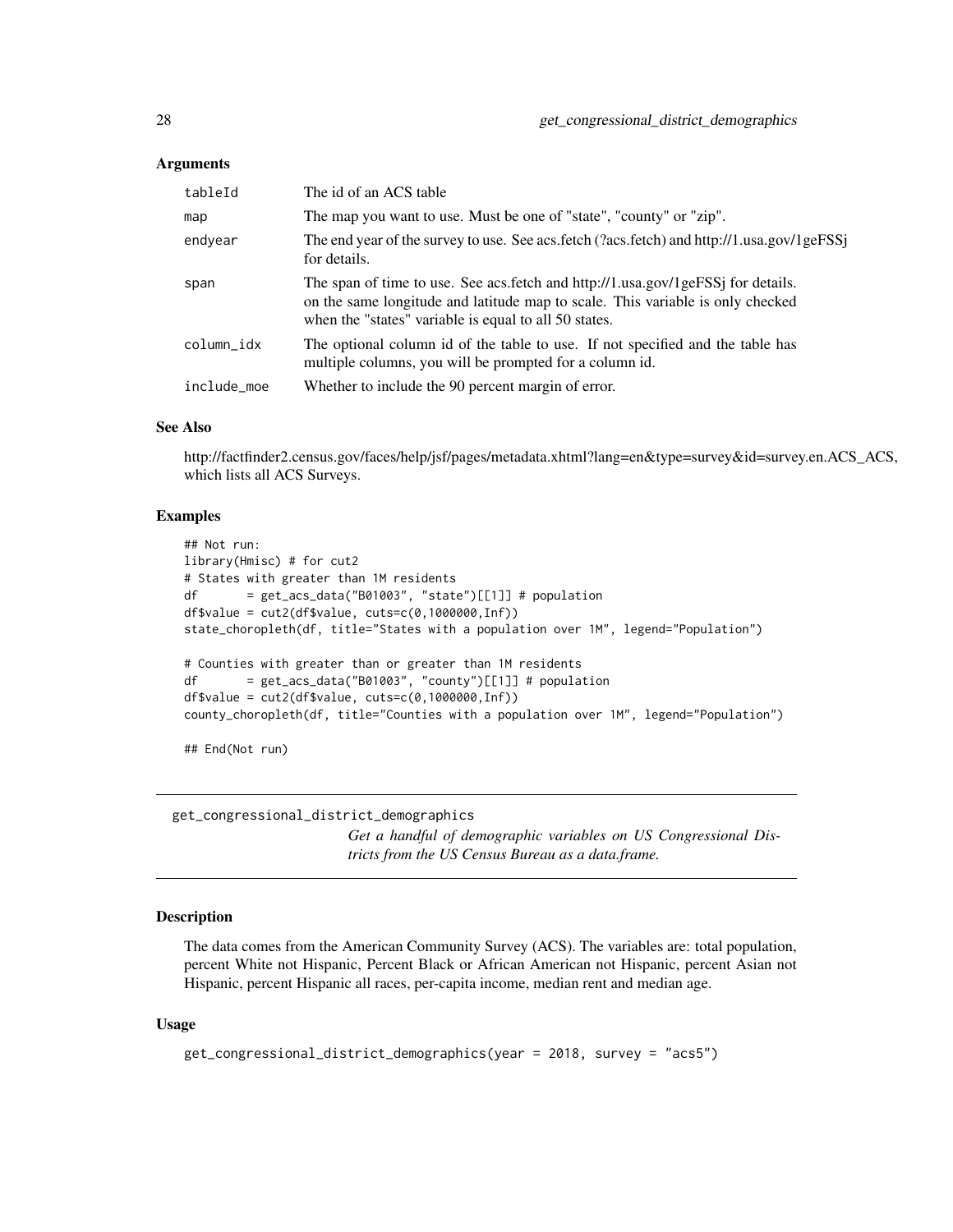<span id="page-28-0"></span>

| vear   | The year the survey was published   |
|--------|-------------------------------------|
| survey | The survey. Either "acs5" or "acs1" |

```
get_county_demographics
```
*Get a handful of demographic variables on US Counties from the US Census Bureau as a data.frame.*

# Description

The data comes from the American Community Survey (ACS). The variables are: total population, percent White not Hispanic, Percent Black or African American not Hispanic, percent Asian not Hispanic, percent Hispanic all races, per-capita income, median rent and median age.

#### Usage

```
get_county_demographics(endyear = 2013, span = 5)
```
# Arguments

| endyear | The end year for the survey |
|---------|-----------------------------|
| span    | The span of the survey      |

# References

The choroplethr guide to Census data: http://www.arilamstein.com/open-source/choroplethr/mappingus-census-data/

A list of all ACS Surveys: http://factfinder.census.gov/faces/affhelp/jsf/pages/metadata.xhtml?lang=en&type=survey&id=sur

#### Examples

```
## Not run:
# get some demographic data on US counties from the 2010 5-year ACS
df = get_county_demographics(endyear=2010, span=5)
colnames(df)
# analyze the percent of people who are white not hispanic
# a boxplot shows the distribution
boxplot(df$percent_white)
```

```
# a choropleth map shows the location of the values
# set the 'value' column to be the column we want to render
df$value = df$percent_white
county_choropleth(df)
```
## End(Not run)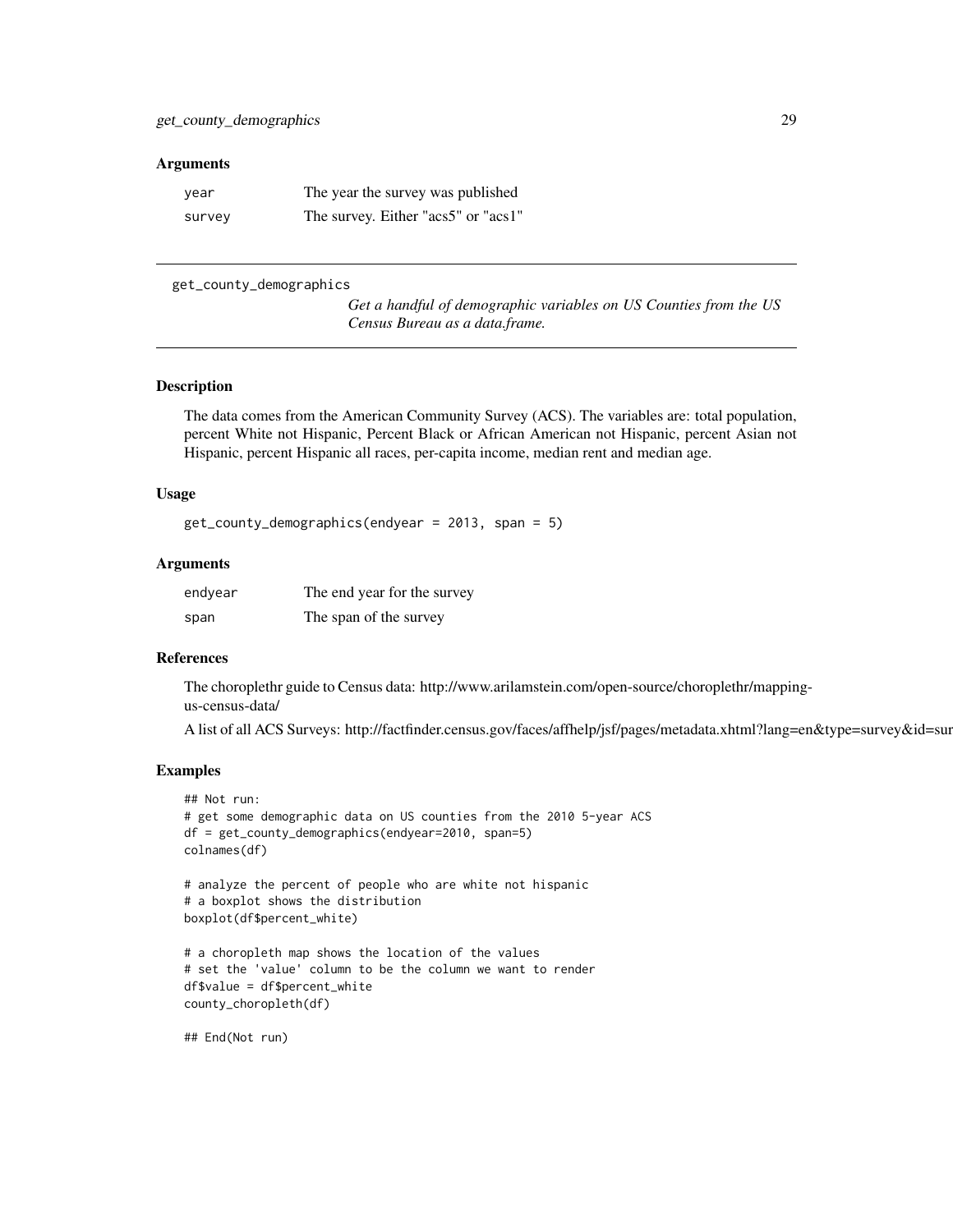```
get_state_demographics
```
*Get a handful of demographic variables on US States from the US Census Bureau as a data.frame.*

#### Description

The data comes from the American Community Survey (ACS). The variables are: total population, percent White not Hispanic, Percent Black or African American not Hispanic, percent Asian not Hispanic, percent Hispanic all races, per-capita income, median rent and median age.

#### Usage

```
get_state_demographics(endyear = 2013, span = 5)
```
# Arguments

| endyear | The end year for the survey |
|---------|-----------------------------|
| span    | The span of the survey      |

#### References

The choroplethr guide to Census data: http://www.arilamstein.com/open-source/choroplethr/mappingus-census-data/

A list of all ACS Surveys: http://factfinder.census.gov/faces/affhelp/jsf/pages/metadata.xhtml?lang=en&type=survey&id=sur

#### Examples

```
## Not run:
# get some demographic data on US states from the 2010 5-year ACS
df = get_state_demographics(endyear=2010, span=5)
colnames(df)
# analyze the percent of people who are white not hispanic
# a boxplot shows the distribution
boxplot(df$percent_white)
# a choropleth map shows the location of the values
# set the 'value' column to be the column we want to render
df$value = df$percent_white
state_choropleth(df)
```
## End(Not run)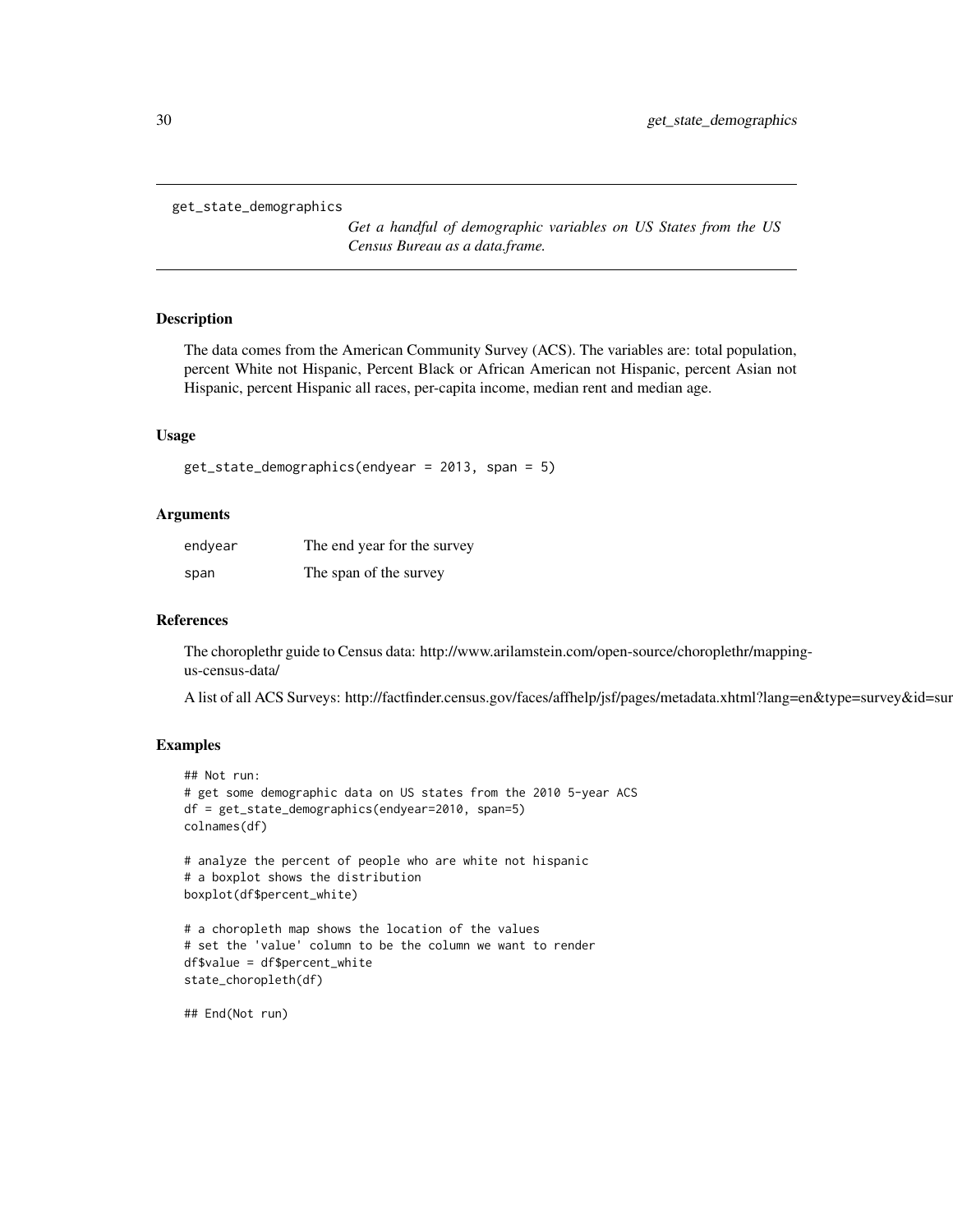<span id="page-30-0"></span>get\_tract\_demographics

*Get a handful of demographic variables on Census Tracts in a State from the US Census Bureau as a data.frame.*

#### Description

The data comes from the American Community Survey (ACS). The variables are: total population, percent White not Hispanic, Percent Black or African American not Hispanic, percent Asian not Hispanic, percent Hispanic all races, per-capita income, median rent and median age.

# Usage

```
get_tract_demographics(
  state_name,
  county_fips = NULL,
  endyear = 2013,
  span = 5\mathcal{E}
```
# Arguments

| state_name  | The name of the state. See ?state.regions for proper spelling and capitalization.                                          |
|-------------|----------------------------------------------------------------------------------------------------------------------------|
| county_fips | An optional vector of county fips codes within the state. Useful to set because<br>getting data on all tracts can be slow. |
| endyear     | The end year for the survey                                                                                                |
| span        | The span of the survey                                                                                                     |

#### References

The choroplethr guide to Census data: http://www.arilamstein.com/open-source/choroplethr/mappingus-census-data/

A list of all ACS Surveys: http://factfinder.census.gov/faces/affhelp/jsf/pages/metadata.xhtml?lang=en&type=survey&id=sur

|  | get_tract_map | Get a map of tracts in a state, as a data.frame |
|--|---------------|-------------------------------------------------|
|--|---------------|-------------------------------------------------|

#### Description

The map returned is exactly the same map which tract\_choropleth uses. It is downloaded using the "tracts" function in the tigris package, and then it is modified for use with choroplethr.

```
get_tract_map(state_name)
```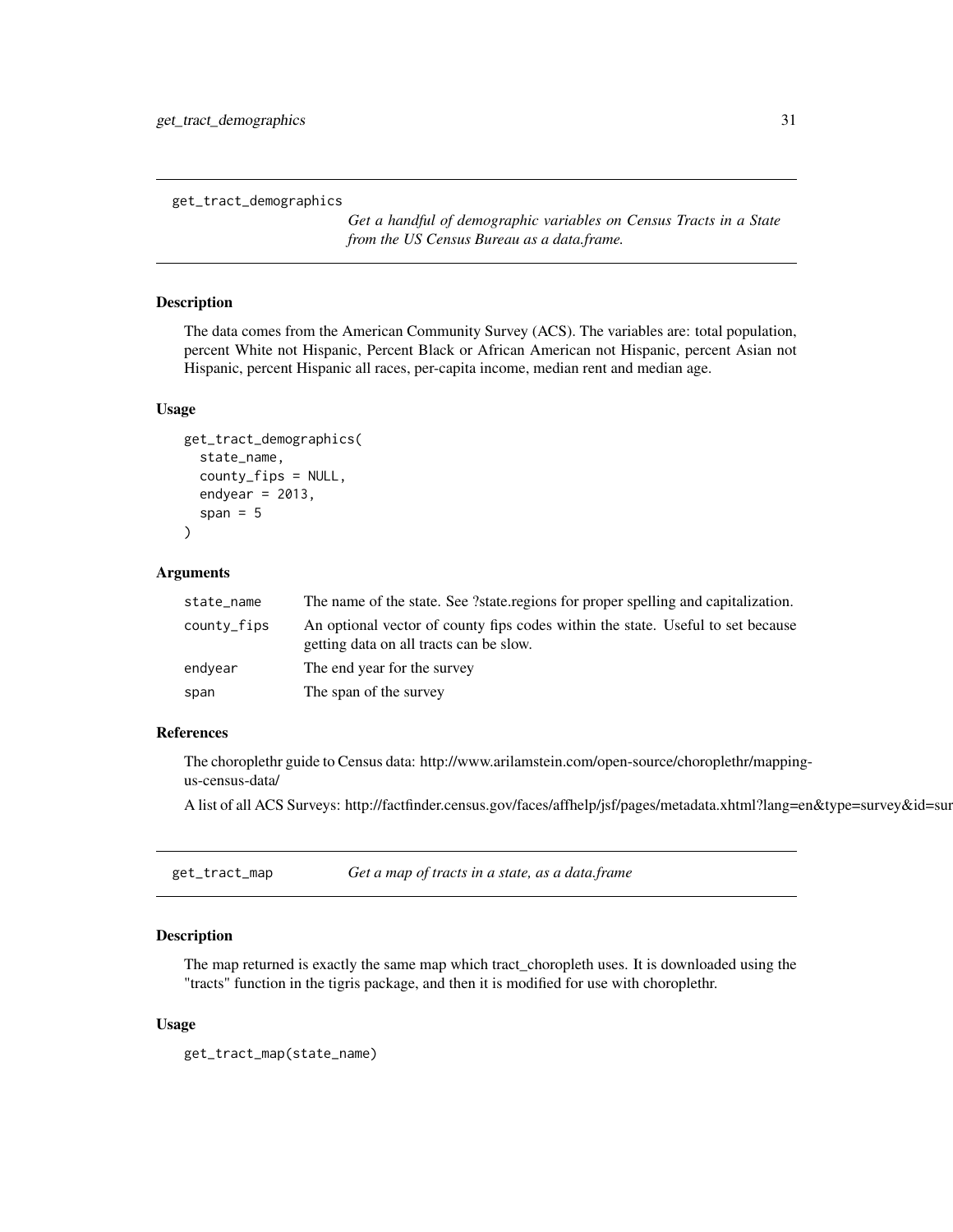<span id="page-31-0"></span>state\_name The name of the state. See ?state.regions for proper spelling and capitalization.

StateChoropleth *Create a state-level choropleth*

# Description

Create a state-level choropleth

Create a state-level choropleth

#### Super classes

[choroplethr::Choropleth](#page-0-0) -> [choroplethr::USAChoropleth](#page-0-0) -> StateChoropleth

# Methods

# Public methods:

- [StateChoropleth\\$new\(\)](#page-2-1)
- [StateChoropleth\\$render\(\)](#page-8-0)
- [StateChoropleth\\$clone\(\)](#page-2-2)

#### Method new():

*Usage:* StateChoropleth\$new(user.df)

#### Method render():

*Usage:* StateChoropleth\$render()

Method clone(): The objects of this class are cloneable with this method.

*Usage:*

StateChoropleth\$clone(deep = FALSE)

*Arguments:*

deep Whether to make a deep clone.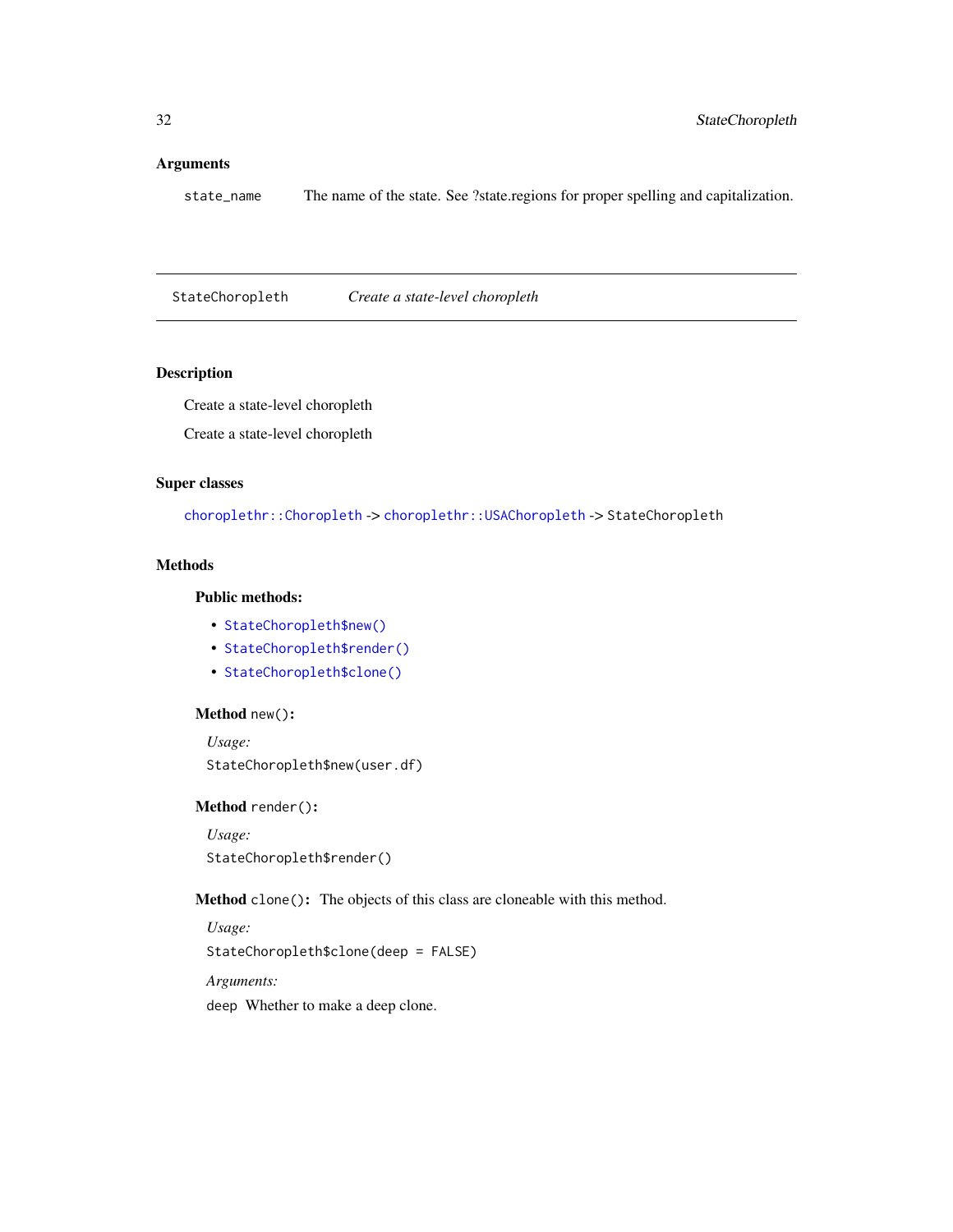#### <span id="page-32-0"></span>Description

The map used is state.map in the package choroplethrMaps. See state.regions in the choroplethrMaps package for a data.frame that can help you coerce your regions into the required format.

# Usage

```
state_choropleth(
 df,
  title = ",
 legend = ",
 num_colors = 7,
 zoom = NULL,
 reference_map = FALSE
)
```
# Arguments

| df            | A data.frame with a column named "region" and a column named "value". Ele-<br>ments in the "region" column must exactly match how regions are named in the<br>"region" column in state.map.                                                                                  |
|---------------|------------------------------------------------------------------------------------------------------------------------------------------------------------------------------------------------------------------------------------------------------------------------------|
| title         | An optional title for the map.                                                                                                                                                                                                                                               |
| legend        | An optional name for the legend.                                                                                                                                                                                                                                             |
| num_colors    | The number of colors to use on the map. A value of 0 uses a divergent scale<br>(useful for visualizing negative and positive numbers), A value of 1 uses a con-<br>tinuous scale (useful for visualizing outliers), and a value in $[2, 9]$ will use that<br>many quantiles. |
| zoom          | An optional vector of states to zoom in on. Elements of this vector must exactly<br>match the names of states as they appear in the "region" column of ?state.regions.                                                                                                       |
| reference_map | If true, render the choropleth over a reference map from Google Maps.                                                                                                                                                                                                        |
|               |                                                                                                                                                                                                                                                                              |

# Examples

```
## Not run:
# default parameters
data(df_pop_state)
state_choropleth(df_pop_state,
                 title = "US 2012 State Population Estimates",
                 legend = "Population")
# choropleth over reference map of continental usa
data(continental_us_states)
state_choropleth(df_pop_state,
```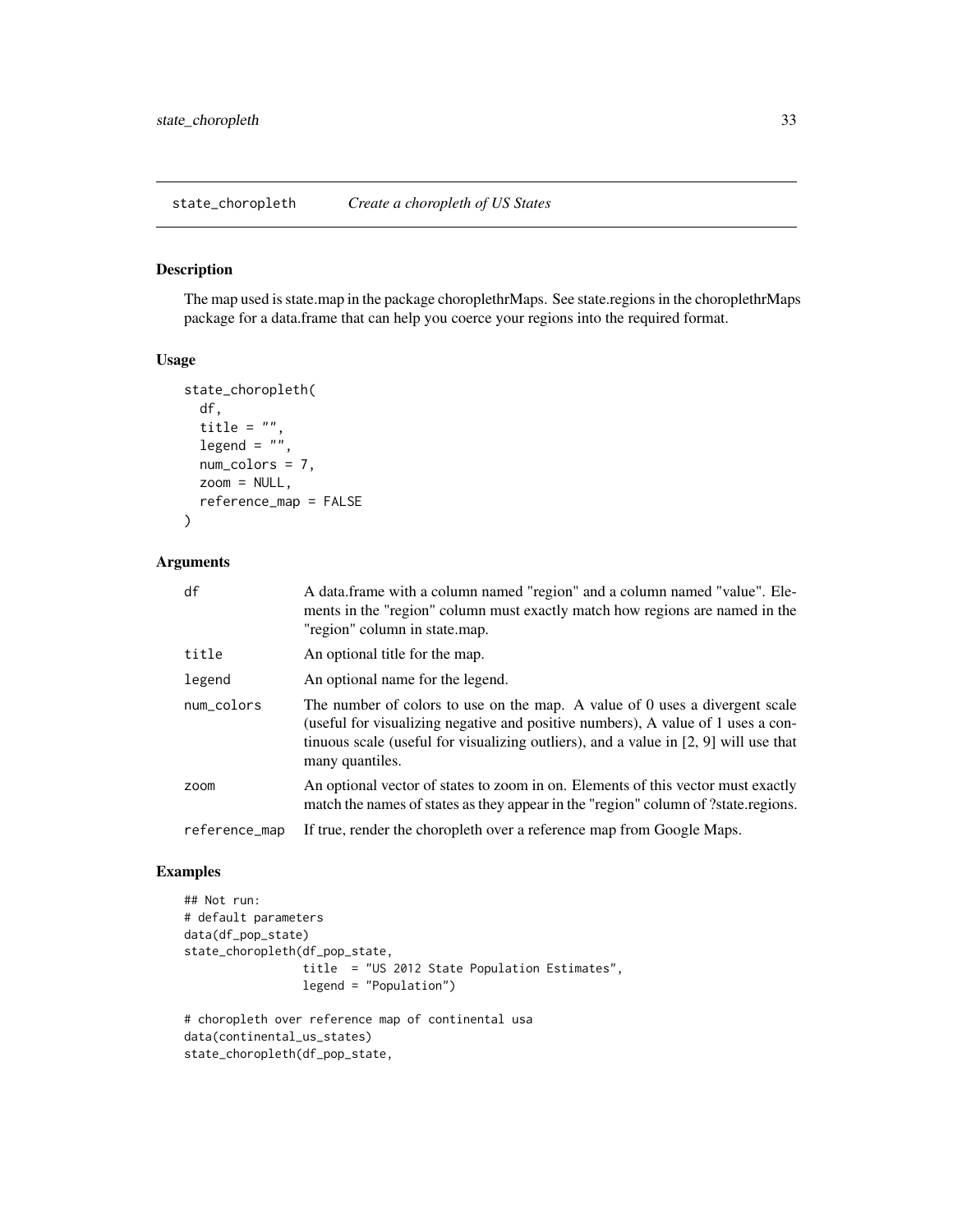```
title = "US 2012 State Population Estimates",
                legend = "Population",
                zoom = continental_us_states,
                reference_map = TRUE)
# continuous scale and zoom
data(df_pop_state)
state_choropleth(df_pop_state,
                title = "US 2012 State Population Estimates",
                legend = "Population",
                num_colors = 1,
                zoom = c("california", "oregon", "washington"))
# demonstrate user creating their own discretization of the input
# demonstrate how choroplethr handles character and factor values
data(df_pop_state)
df_pop_state$str = ""
for (i in 1:nrow(df_pop_state))
{
 if (df_pop_state[i,"value"] < 1000000)
 {
   df\_pop\_state[i, "str"] = "< 1M"} else {
   df_pop_state[i,"str"] = "> 1M"
 }
}
df_pop_state$value = df_pop_state$str
state_choropleth(df_pop_state, title = "Which states have less than 1M people?")
## End(Not run)
```
state\_choropleth\_acs *Create a US State choropleth from ACS data*

# Description

Creates a choropleth of US States using the US Census' American Community Survey (ACS) data. Requires the acs package to be installed, and a Census API Key to be set with the acs's api.key.install function. Census API keys can be obtained at http://www.census.gov/developers/tos/key\_request.html.

```
state_choropleth_acs(
  tableId,
  endyear = 2011,
  span = 5,
 num_colors = 7,
  zoom = NULL
)
```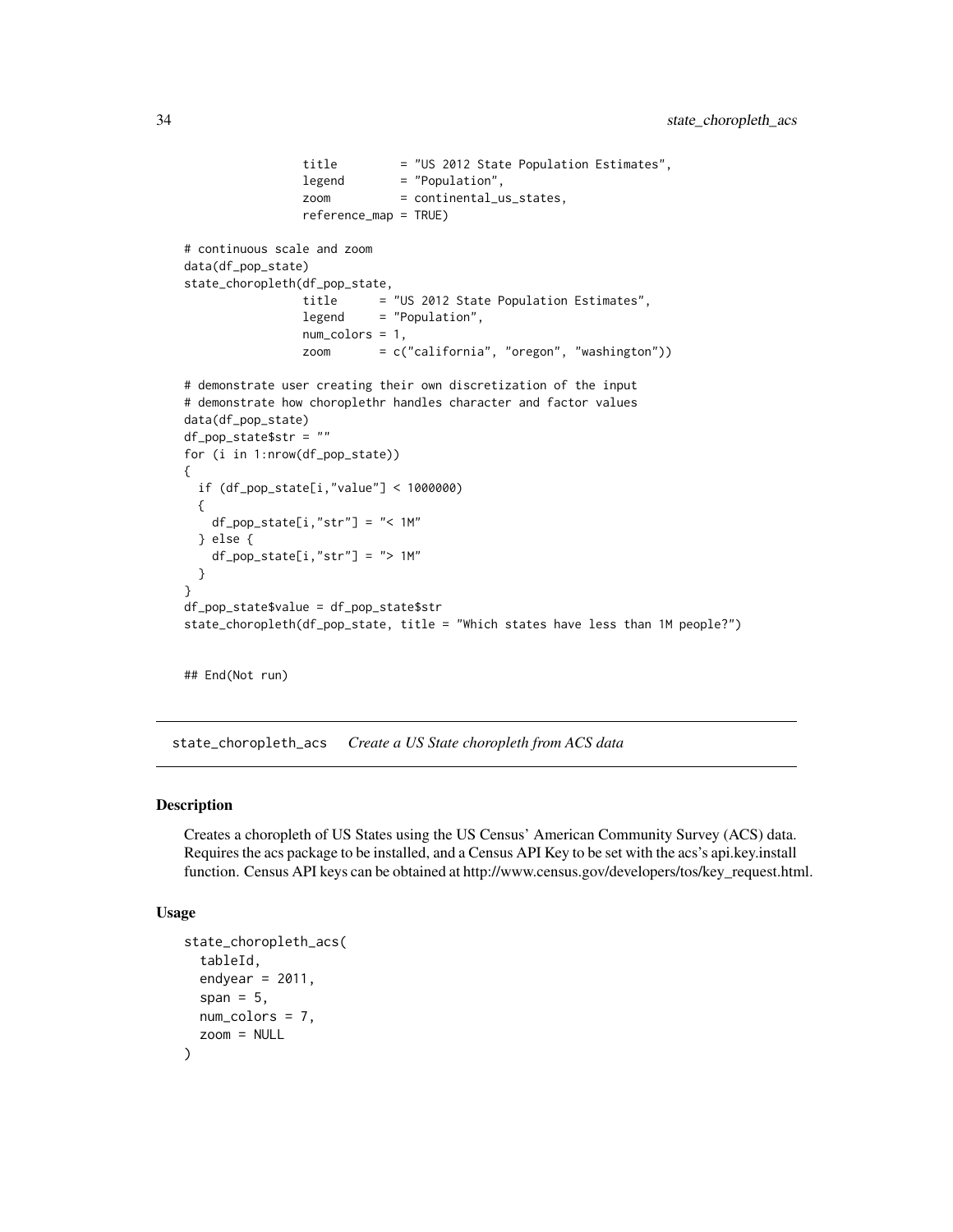# <span id="page-34-0"></span>TractChoropleth 35

# Arguments

| tableId    | The id of an ACS table                                                                                                       |
|------------|------------------------------------------------------------------------------------------------------------------------------|
| endyear    | The end year of the survey to use. See acs. fetch (?acs. fetch) and http://1.usa.gov/1geFSSj<br>for details.                 |
| span       | The span of time to use. See acs. fetch and http://1.usa.gov/1geFSS for details.                                             |
| num_colors | The number of colors on the map. A value of 1 will use a continuous scale. A<br>value in $[2, 9]$ will use that many colors. |
| zoom       | An optional list of states to zoom in on. Must come from the "name" column in<br>?state.regions.                             |

#### Value

A choropleth.

#### References

Uses the acs package created by Ezra Haber Glenn.

# See Also

api.key.install in the acs package which sets an Census API key for the acs library

http://factfinder2.census.gov/faces/help/jsf/pages/metadata.xhtml?lang=en&type=survey&id=survey.en.ACS\_ACS which contains a list of all ACS surveys.

#### Examples

```
## Not run:
# median income, default parameters
state_choropleth_acs("B19301")
# continuous scale, zooming in on New York, New Jersey and Connecticut
state_choropleth_acs("B19301", num_colors=1, zoom=c("new york", "new jersey", "connecticut"))
## End(Not run)
```
TractChoropleth *An R6 object for creating choropleths of Census Tracts.*

# Description

An R6 object for creating choropleths of Census Tracts.

An R6 object for creating choropleths of Census Tracts.

# Super class

[choroplethr::Choropleth](#page-0-0) -> TractChoropleth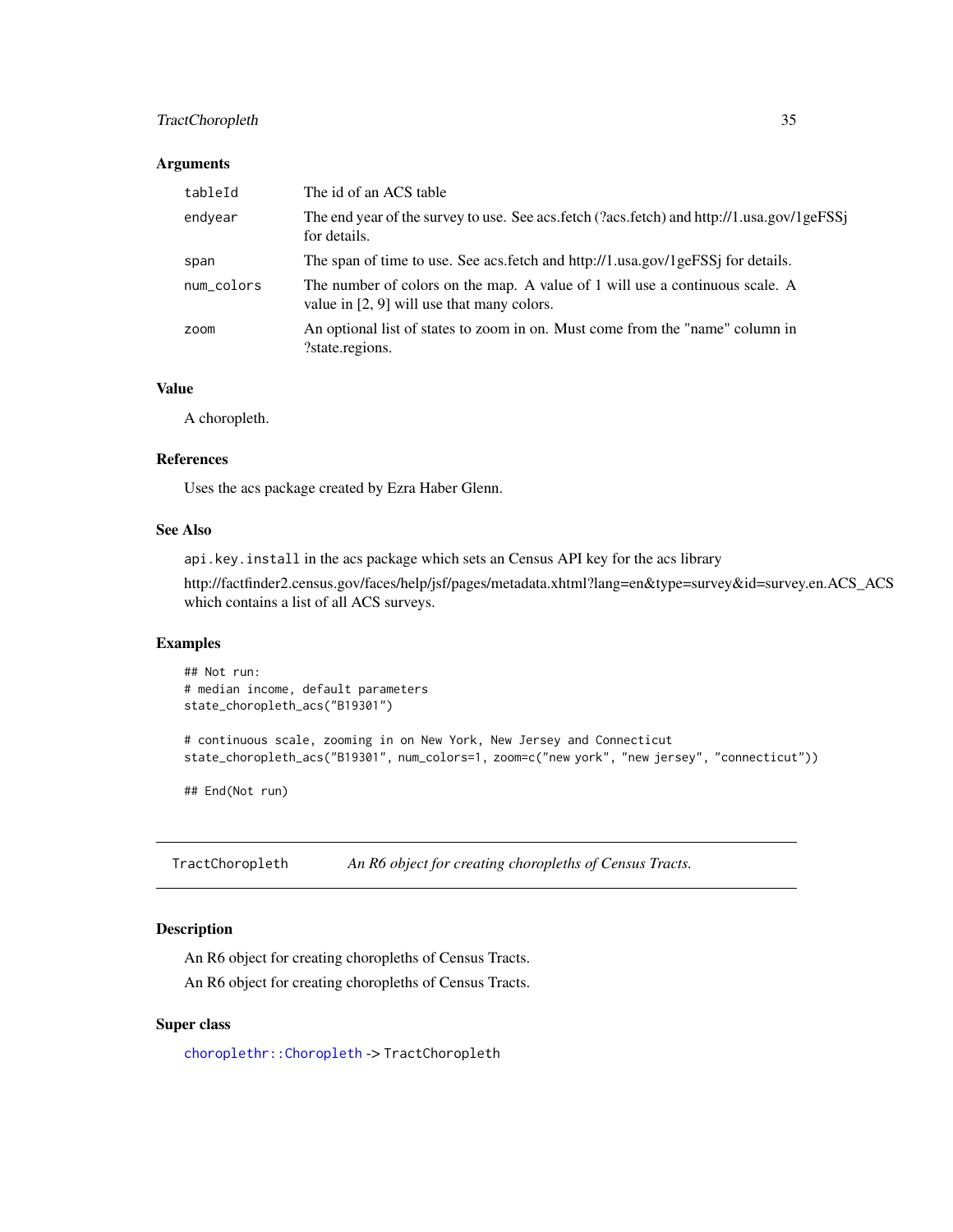# Methods

# Public methods:

- [TractChoropleth\\$new\(\)](#page-2-1)
- [TractChoropleth\\$set\\_zoom\\_tract\(\)](#page-35-1)
- [TractChoropleth\\$clone\(\)](#page-2-2)

# Method new():

#### *Usage:*

TractChoropleth\$new(state\_name, user.df)

### <span id="page-35-1"></span>Method set\_zoom\_tract():

```
Usage:
TractChoropleth$set_zoom_tract(county_zoom, tract_zoom)
```
Method clone(): The objects of this class are cloneable with this method.

*Usage:* TractChoropleth\$clone(deep = FALSE) *Arguments:* deep Whether to make a deep clone.

tract\_choropleth *Create a choropleth of Census Tracts in a particular state.*

# Description

Create a choropleth of Census Tracts in a particular state.

```
tract_choropleth(
 df,
  state_name,
  title = ",
 legend = ",
 num_colors = 7,
 tract_zoom = NULL,
 county_zoom = NULL,
  reference_map = FALSE
\mathcal{E}
```
<span id="page-35-0"></span>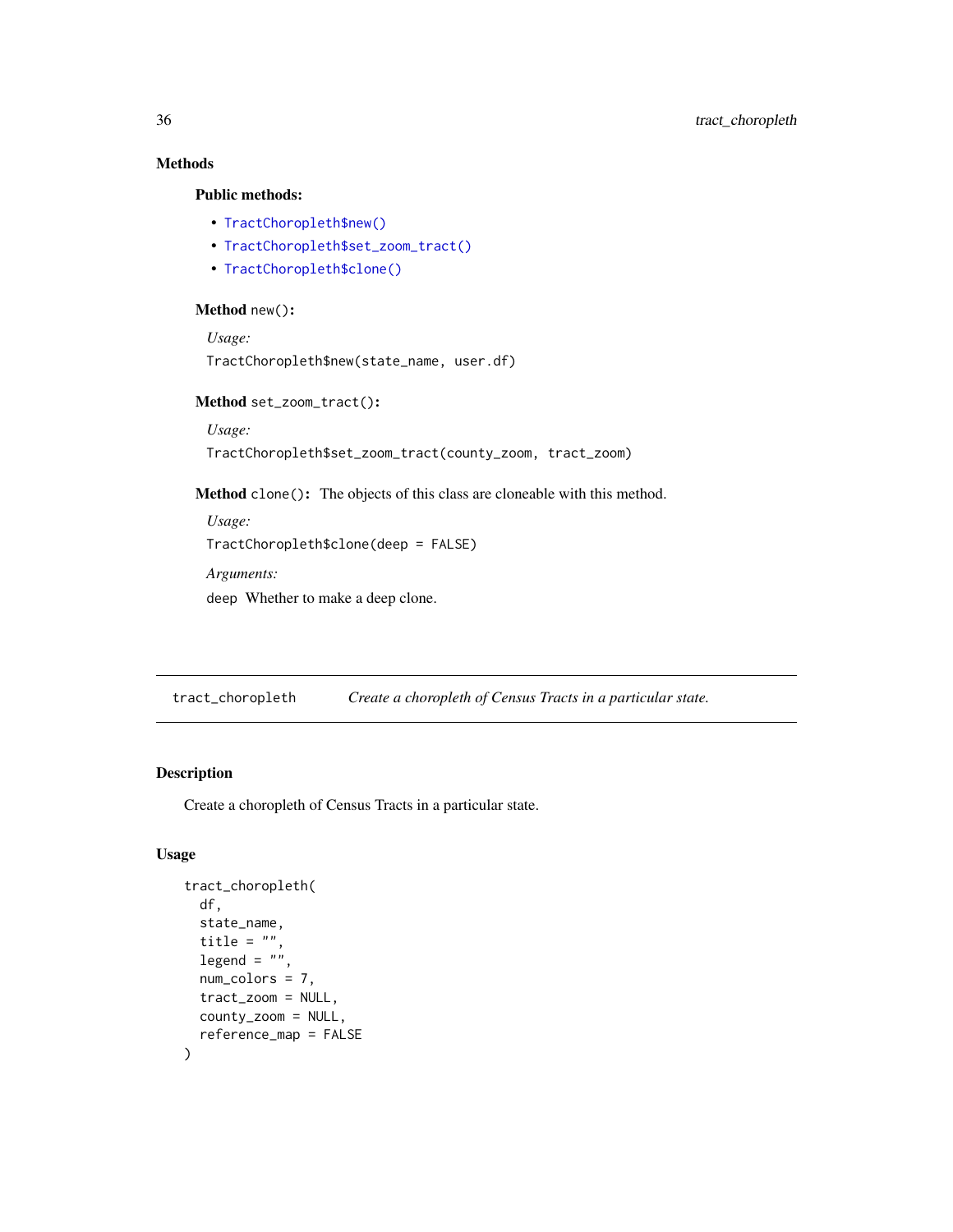# <span id="page-36-0"></span>USAChoropleth 37

# Arguments

| df            | A data.frame with a column named "region" and a column named "value".                                                                                                                                                                                                        |
|---------------|------------------------------------------------------------------------------------------------------------------------------------------------------------------------------------------------------------------------------------------------------------------------------|
| state_name    | The name of the state. See ?state.regions for proper spelling and capitalization.                                                                                                                                                                                            |
| title         | An optional title for the map.                                                                                                                                                                                                                                               |
| legend        | An optional name for the legend.                                                                                                                                                                                                                                             |
| num_colors    | The number of colors to use on the map. A value of 0 uses a divergent scale<br>(useful for visualizing negative and positive numbers), A value of 1 uses a con-<br>tinuous scale (useful for visualizing outliers), and a value in $[2, 9]$ will use that<br>many quantiles. |
| tract_zoom    | An optional vector of tracts to zoom in on. Elements of this vector must exactly<br>match the names of tracts as they appear in the "region" column of the object<br>returned from "get_tract_map".                                                                          |
| county_zoom   | An optional vector of county FIPS codes to zoom in on. Elements of this vector<br>must exactly match the names of counties as they appear in the "county.fips.numeric"<br>column of the object returned from "get_tract_map".                                                |
| reference_map | If true, render the choropleth over a reference map from Google Maps.                                                                                                                                                                                                        |

# See Also

<https://www.census.gov/data/academy/data-gems/2018/tract.html> for more information on Census Tracts

| USAChoropleth | Normal choropleth that draws Alaska and Hawaii as insets. In addi-<br>tion to a columns named "region" and "value", also requires a column |
|---------------|--------------------------------------------------------------------------------------------------------------------------------------------|
|               | named "state".                                                                                                                             |

# Description

Normal choropleth that draws Alaska and Hawaii as insets. In addition to a columns named "region" and "value", also requires a column named "state".

Normal choropleth that draws Alaska and Hawaii as insets. In addition to a columns named "region" and "value", also requires a column named "state".

# Super class

[choroplethr::Choropleth](#page-0-0) -> USAChoropleth

#### Methods

# Public methods:

- [USAChoropleth\\$new\(\)](#page-2-1)
- [USAChoropleth\\$render\(\)](#page-8-0)
- [USAChoropleth\\$render\\_helper\(\)](#page-37-1)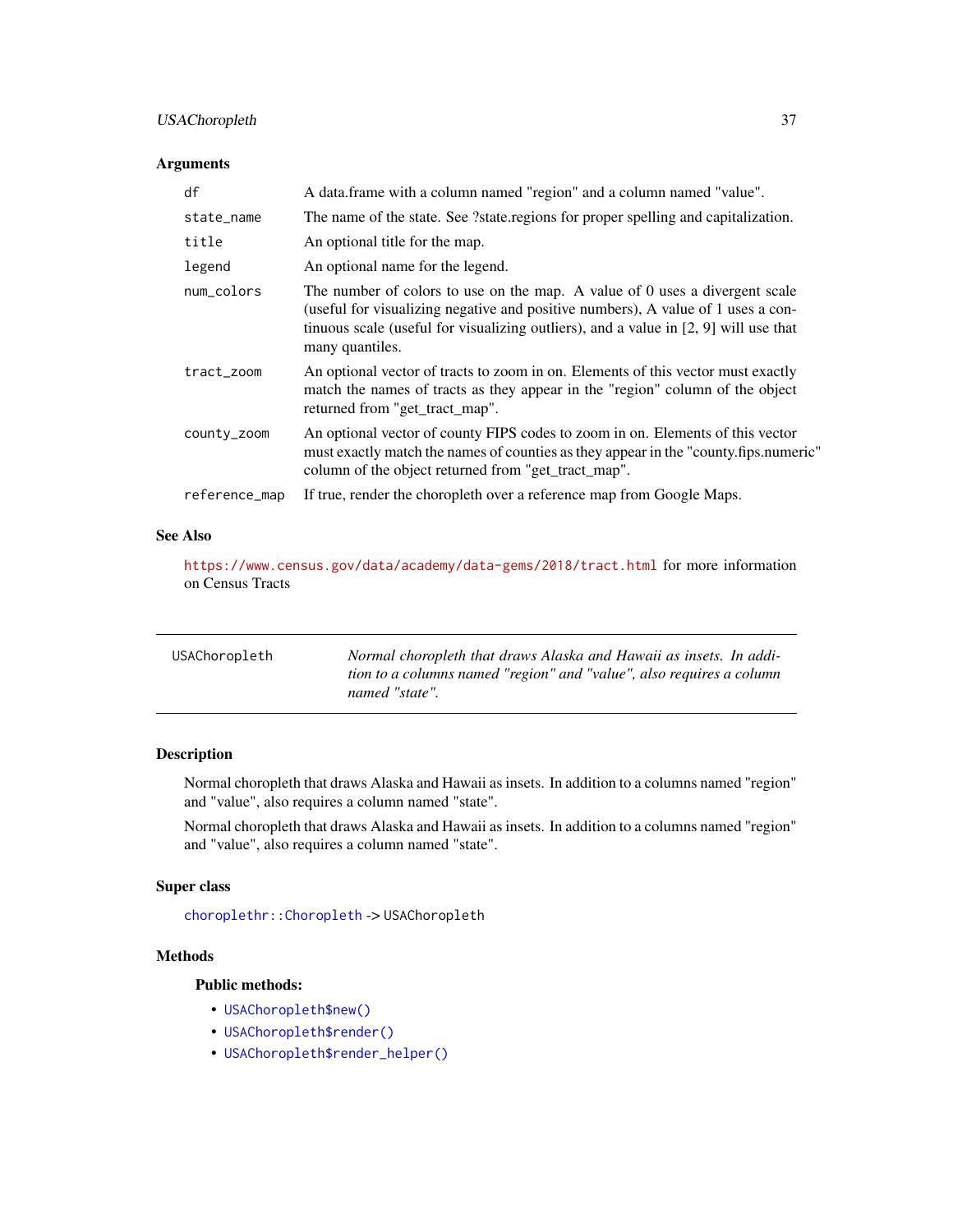- [USAChoropleth\\$render\\_state\\_outline\(\)](#page-37-2)
- [USAChoropleth\\$set\\_zoom\(\)](#page-9-7)
- [USAChoropleth\\$clone\(\)](#page-2-2)

# Method new():

```
Usage:
USAChoropleth$new(map.df, user.df)
```
Method render():

*Usage:* USAChoropleth\$render()

<span id="page-37-1"></span>Method render\_helper():

*Usage:* USAChoropleth\$render\_helper(choropleth.df, scale\_name, theme)

<span id="page-37-2"></span>Method render\_state\_outline():

*Usage:* USAChoropleth\$render\_state\_outline(states)

Method set\_zoom():

*Usage:* USAChoropleth\$set\_zoom(zoom)

Method clone(): The objects of this class are cloneable with this method.

```
Usage:
USAChoropleth$clone(deep = FALSE)
Arguments:
deep Whether to make a deep clone.
```
visualize\_df\_by\_race\_ethnicity\_party *Create box plots to visualize race and ethnicity by party*

# Description

Requires a data.frame with specific column names. In practice, the data.frame is expected to come from a function like ?get\_congressional\_districts and then merged with a data.frame that has column "party".

# Usage

visualize\_df\_by\_race\_ethnicity\_party(df)

<span id="page-37-0"></span>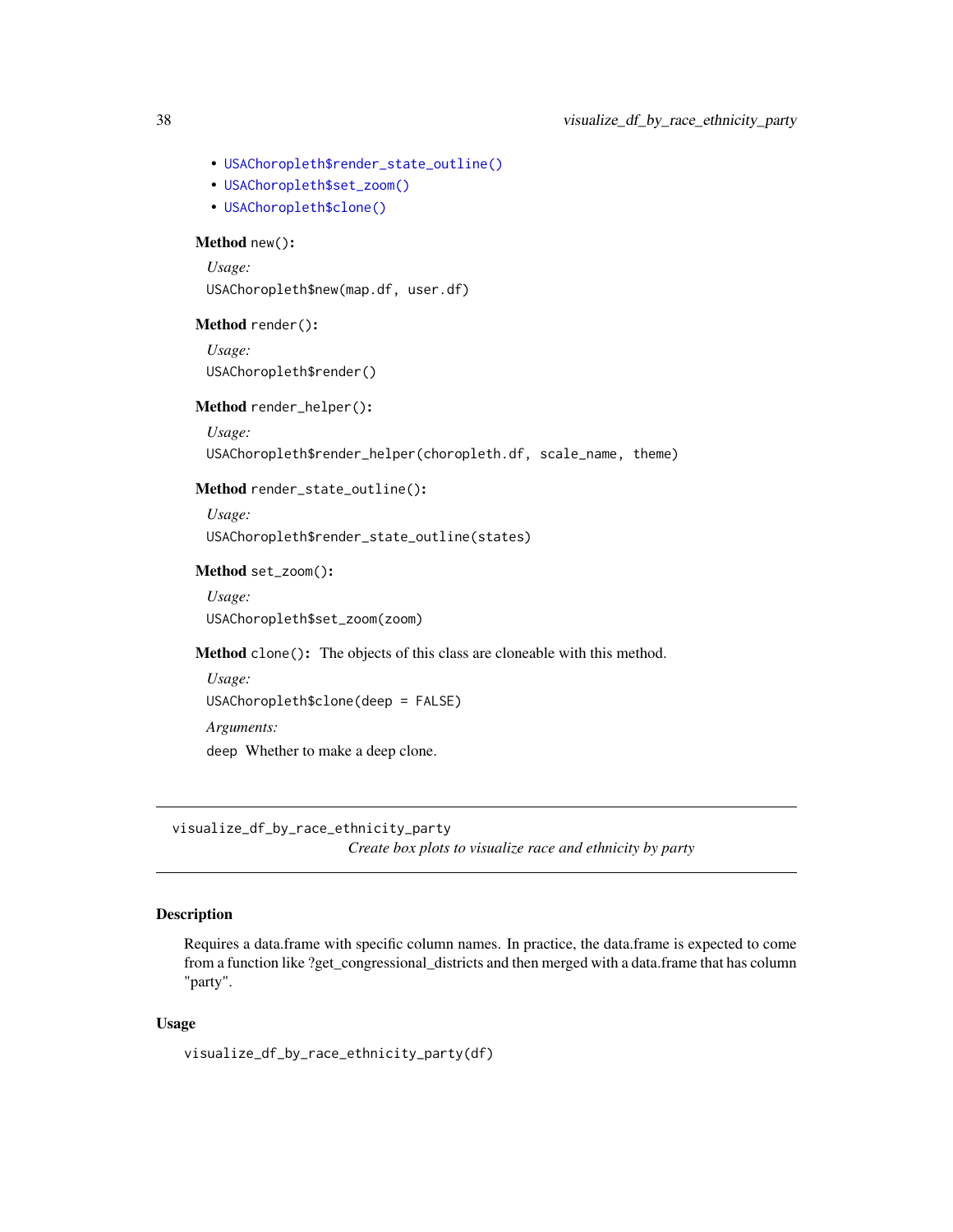df A data.frame with columns "party", "percent\_white", "percent\_black", "percent\_asian", "percent\_hispanic"

# Examples

data("df\_congress116\_demographics") data("df\_congress116\_party") df = merge(df\_congress116\_demographics, df\_congress116\_party) # Race and Ethnicity of the 116th Congressional Districts using data from # the 2018 5-year American Community Survey visualize\_df\_by\_race\_ethnicity\_party(df)